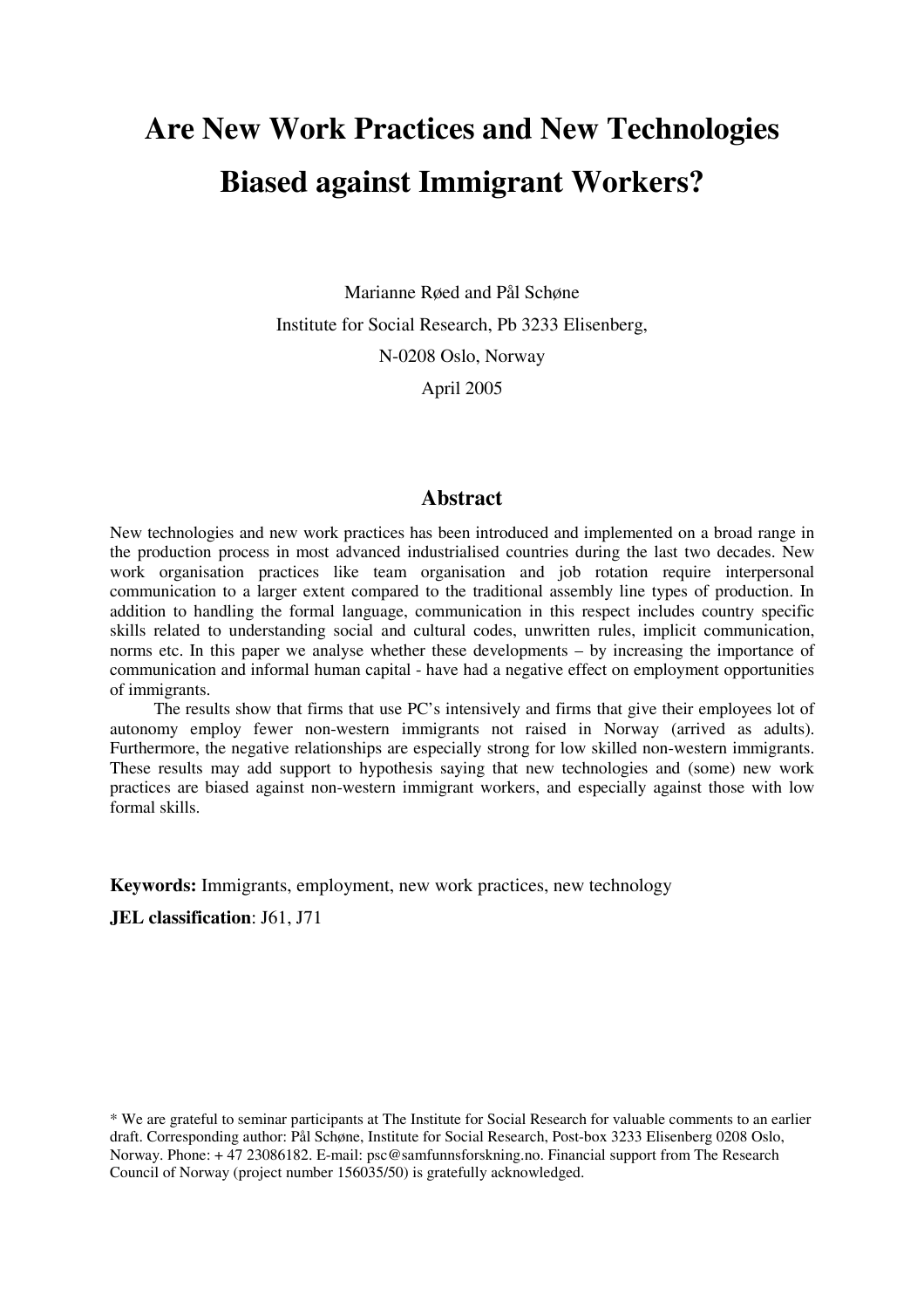# **1. Introduction**

Since the beginning of the 1980s, the immigrants' share of the total population in Norway has increased from approximately 2 per cent to almost 8 per cent. During the same period, the composition of the immigrant population has changed, from being dominated by immigrants from western and Nordic countries to at present being dominated by immigrants from socalled non-western countries. In 2004, almost 75 per cent of the immigrants were nonwestern immigrants, compared to approximately 25 per cent in 1980 (Statistics Norway 2004).

 Non-western immigrants have a weak position in the Norwegian labour market. They are characterised by low labour force participation and high unemployment rates compared to natives. Even though the level of unemployment does respond to business cycles, the level is consistently higher than the unemployment rates of natives. By the third quarter of 2004, the level of unemployment among immigrants in Norway was 11 per cent (Statistics Norway 2004), almost three times as high compared to the level for natives. The level of unemployment is especially high among non-western immigrants, with immigrants from Africa (20 percent) and Asia (14 per cent) at the upper end of the distribution.

 In this paper we analyse if there are some features of "the new economy" that may help to explain the persistent difficult labour market situation of immigrants. Introduction of new technologies and introduction of new work practices are two characteristics of "the new economy". The nature of these processes varies considerably, but some features are easy to recognize. These features include an increased importance of job rotation, team work, reductions in management levels and decentralization of responsibility within firms (Lindbeck and Snower 2000).

 Previous research seems to agree on these changes have increased the demand for skilled labour, i.e., new technologies and new work practices are skill biased (see e.g., Berman et al. 1994, 1998, Machin 1996, and Katz and Autor 1999, Caroli and Van Reenen 2001, Caroli 2001). The key point within this framework is that development of new technologies has increased the need for new forms of work organisation, including teamwork, decentralisation of responsibility and more autonomy to the workers. Evidence of skill-biased technological change has also been found in the Norwegian labour market (see e.g., Salvanes and Førre 2003). Moreover, recent results in Røed and Nordberg (2004) suggest that the relative employment opportunities for workers in the lower end of the wage distribution –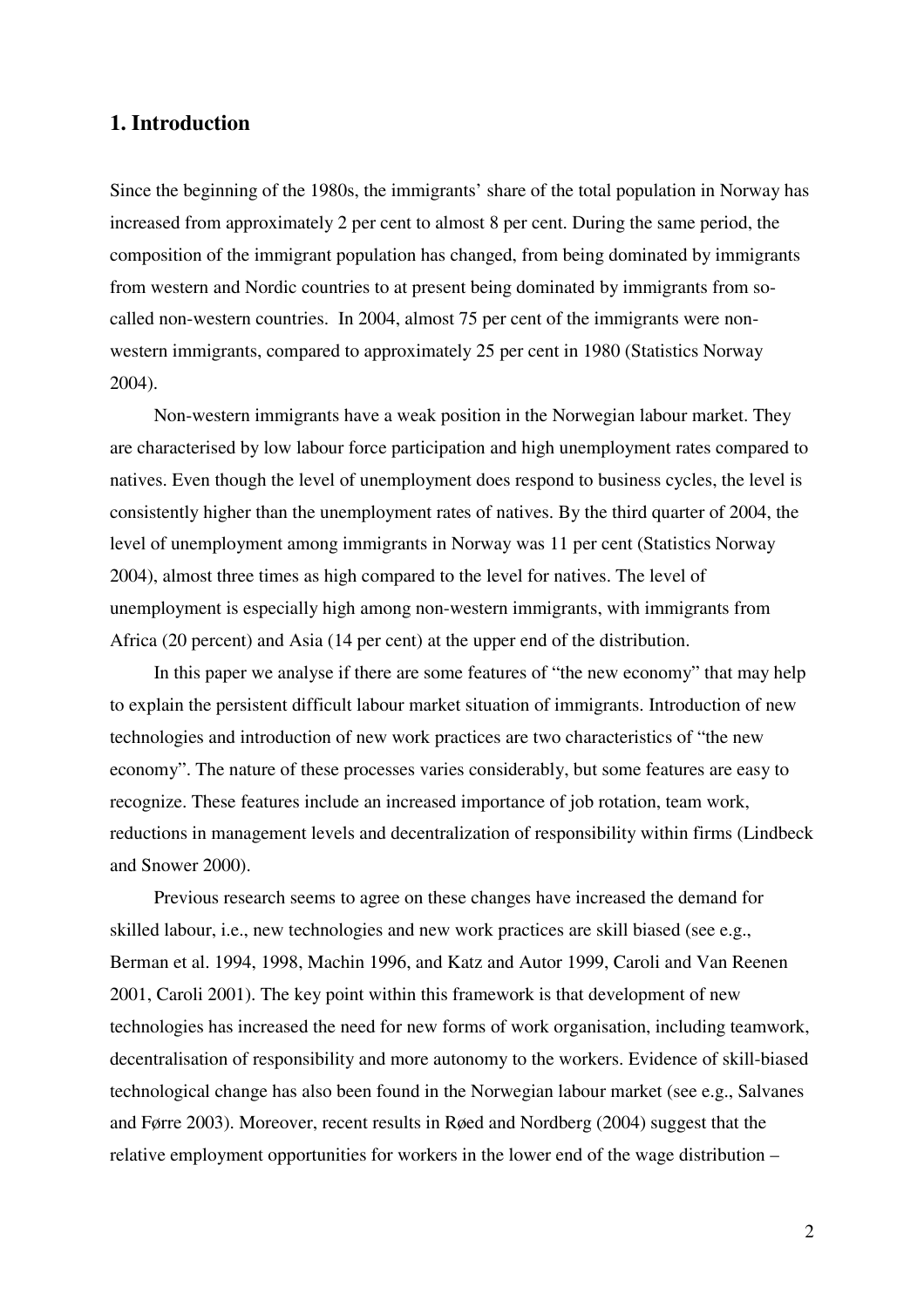conditional on the level of education and work experience – has worsened significantly in Norway during the 1990s.

 In this paper we study a related topic; whether new technology and new work practices are biased against immigrant workers. New technologies and new work practices has been introduced and implemented on a broad range in the production process in most advanced industrialised countries during the last two decades. These new forms of work organisation have to some extent replaced the old rigid and hierarchal forms of work organisation. OECD (1999) examines the evidence for the changes in work organisation across countries. One result from the study is that new forms of work practices are widespread in the Scandinavian countries (Sweden and Denmark are included in the study).

 The starting point for the introduction of these changes has been the firms' wish for more effective means of production. The empirical evidence of this is somewhat mixed, reporting both positive and negative effects on the introduction of new work practices on firm performance, while the majority of studies seem to report positive effects (see for instance Black and Lynch 2000, 2001). While, these changes may be beneficial for firms and different groups of workers, it may have an adverse effect on other groups of workers, like immigrants. New work organisation practices like team organisation and job rotation involve increased responsibility and handling of more uncertainty for the workers. They also require interpersonal communication to a larger extent compared to the traditional assembly line types of production. In addition to handling the formal language, communication in this respect includes country specific skills related to understanding social and cultural codes, unwritten rules, implicit communication, norms etc. Low levels of these types of communication or informal human capital skills will probably reduce the levels of productivity in jobs where communication and interpersonal cooperation is important. New technologies and new forms of work organisation have probably increased the return to communication skills. Since communication is a skill that contains a large element of country specific skills, this development may increase the competence deficit among groups of immigrants.

 Of course, immigrants are not a homogenous group of workers, the increased demand for interpersonal communication should be especially difficult for non-western immigrants and immigrants who are not raised in Norway. To capture these differences in the empirical analyses, we distinguish between different groups of immigrants. Furthermore, as mentioned above, the skill-biased and organisational-biased empirical literature have shown that introduction of new technologies and new work practices are biased in favour of high skilled

3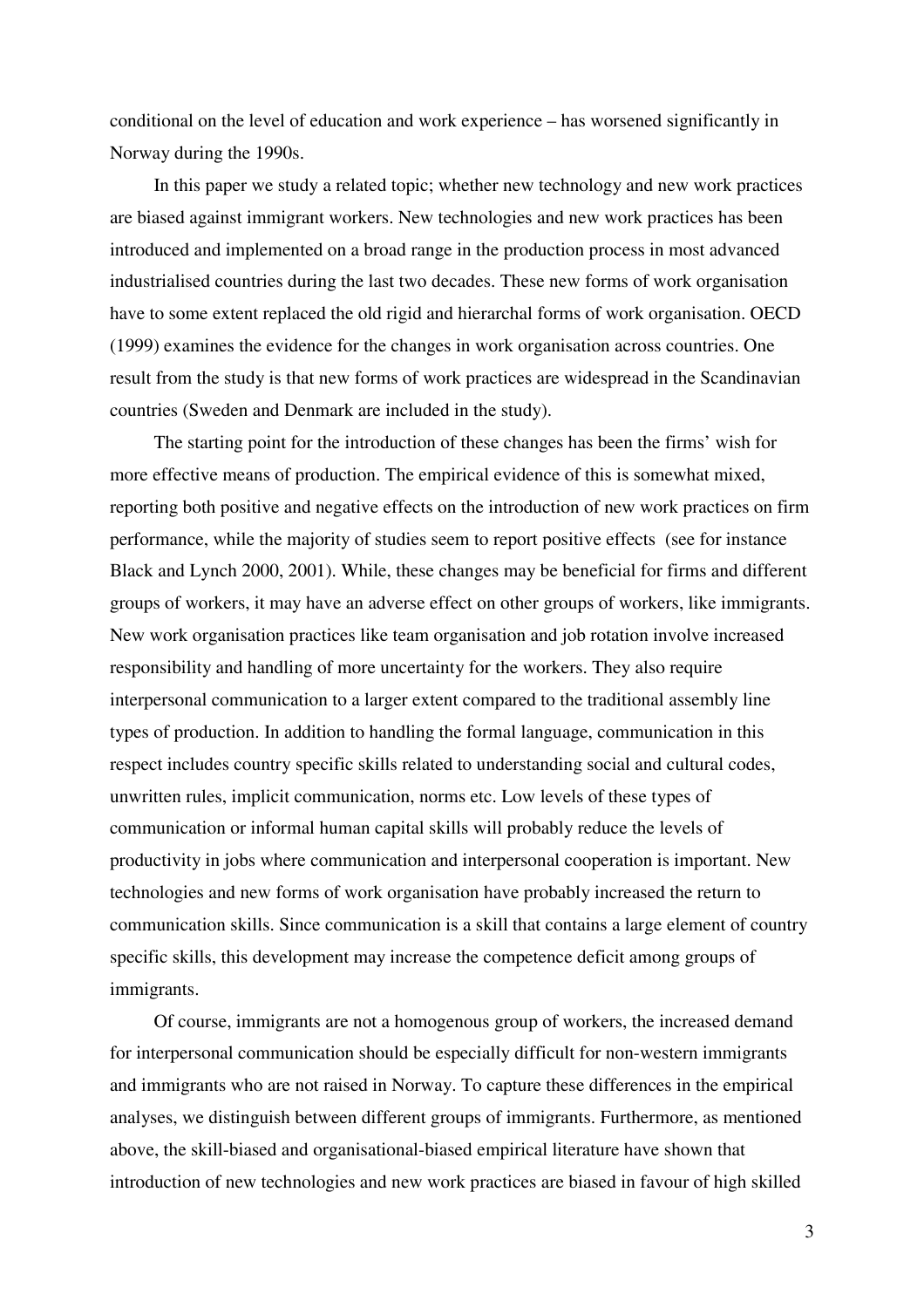workers. Therefore, we also employ analyses differencing between workers at different skill levels.

 Our study is a natural follow up from Rosholm et al. (2001). They analyse male immigrant experience in Sweden and Denmark from 1985 to 1995. Their results show that immigrants in Sweden and Denmark experienced both declines in employment prospects in this period, despite quite different developments of aggregate labour market conditions. Their explanation is that the changing organisational structure – towards more flexible work organisation – has resulted in a decrease in the attractiveness of immigrant employees due to increasing importance of country-specific skills and informal human capital.

 Our study is also a natural follow up from two Norwegian studies; Barth et al. (2004) and Bratsberg et al. (2003). Barth et al. (2004) analyse labour market assimilation for different cohorts of immigrants (from pre-1965 arrivals to 1990-1994). They conclude that early cohorts have higher earnings than recent cohorts, suggesting that labour market assimilation for immigrants has been more difficult over time. Bratsberg et al. (2003) analyse lifecycle employment and earnings of labour migrants who arrived in Norway from developing countries during the early 1970s. They find important differences in labour market progress between immigrants from western and non-western countries. While employment and earnings profiles of western immigrants converge towards those of natives, profiles of nonwestern immigrants diverge after age 35 resulting in growing labour market differences between natives and immigrants over the lifecycle. The divergence is particularly dramatic for employment. Between the age of 35 and 50 the predicted employment rate fell from 92 per cent to 61 per cent. One candidate the authors puts forward to explain the declining employment rates among immigrants is changing structures of labour demand: "Technological change and flatter organizational structures at the workplace may have brought a greater dependency on communication skills and teamwork, and such developments may have hurt employment prospects of non-western immigrants […] ".

 With our matched panel employer-employee data material, containing survey information on the use of different forms of new work practices and indicators of new technology, together with individual register information on wages, we can perform a more direct test of these hypotheses.

 The remainder of the paper proceeds as follows: Section 2 presents the econometric framework for estimating the relationship between technology, work organisation practices and the structure of the workforce. Section 3 presents the data, the sample and the variables used. Section 4 presents the results, and section 5 concludes.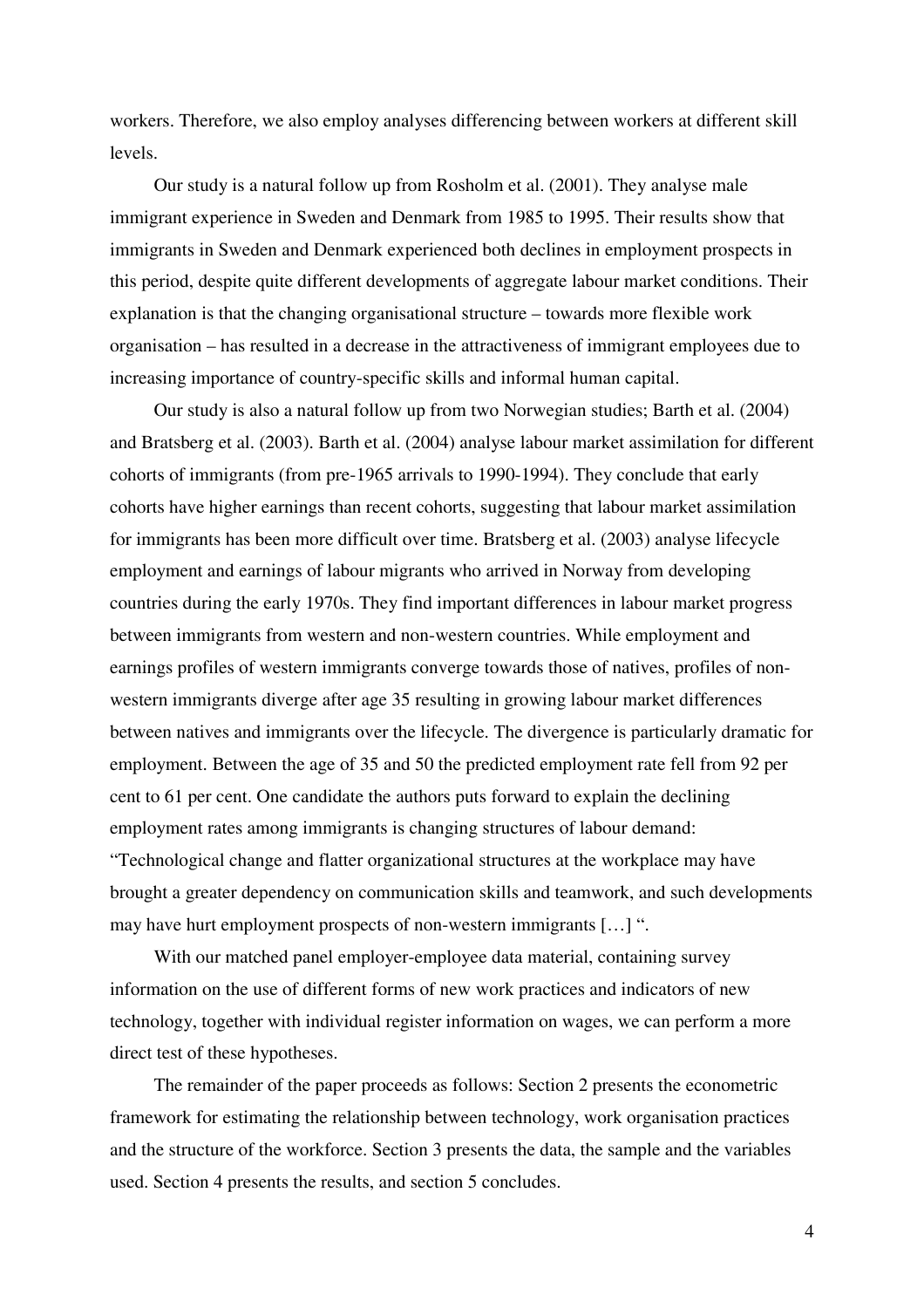# **2. Empirical specification**

We analyse the relationship between firm-level indicators of technological adaptation and the firm's workforce structure within a factor demand framework. We derive the estimated equation from a simple translog cost function (Christensen et al. 1971, 1973). We assume that the firm minimises the cost function given an output constraint. The cost function contains both variable and quasi-fixed inputs. The only variable inputs are related to five types of workers:

#### (1) Natives,

- (2) Western immigrant arrived as children,
- (3) Western immigrants arrived as adults,
- (4) Non-western immigrant arrived as children, and
- (5) Non-western immigrants arrived as adults.

#### *2.1 Wage cost shares*

The definition of western and non-western immigrants and the distinction between children and adults are explained in the next section.

Consider the following translog cost function for firm i at time t:

$$
(1) \quad LnC_{it} = \beta_0 + \sum_j \alpha_j \ln W_{ijt} + \sum_{j,k} \sum_{j \neq k} \beta_{jk} \ln W_{ijt} \ln W_{ikt} + \beta_K \ln K_{it} + \sum_j \beta_{jk} \ln W_{ijt} \ln K_{it} + \beta_K \ln Y_{jj} + \sum_j \beta_{jY} \ln W_{ijt} \ln Y_{it} + \beta_Q \ln Q_{it} + \sum_j \beta_{jQ} \ln W_{ijt} \ln Q_{it}
$$

where j denotes wages for the five different groups of workers. C are the variable costs. The  $\alpha$  parameters reflect own price effect, K is physical capital, Q is technological and organizational capital, and W is the wage rate of each factor. Firm output, Y is included to capture any non-homotheticity. If costs are independent of the output level, the production technology is homothetic.

 By assuming that costs are assumed to be homogenous of degree one in prices, we can impose the standard restrictions, and using Shepard's lemma we can generate a series of j variable wage cost shares equations of the familiar form: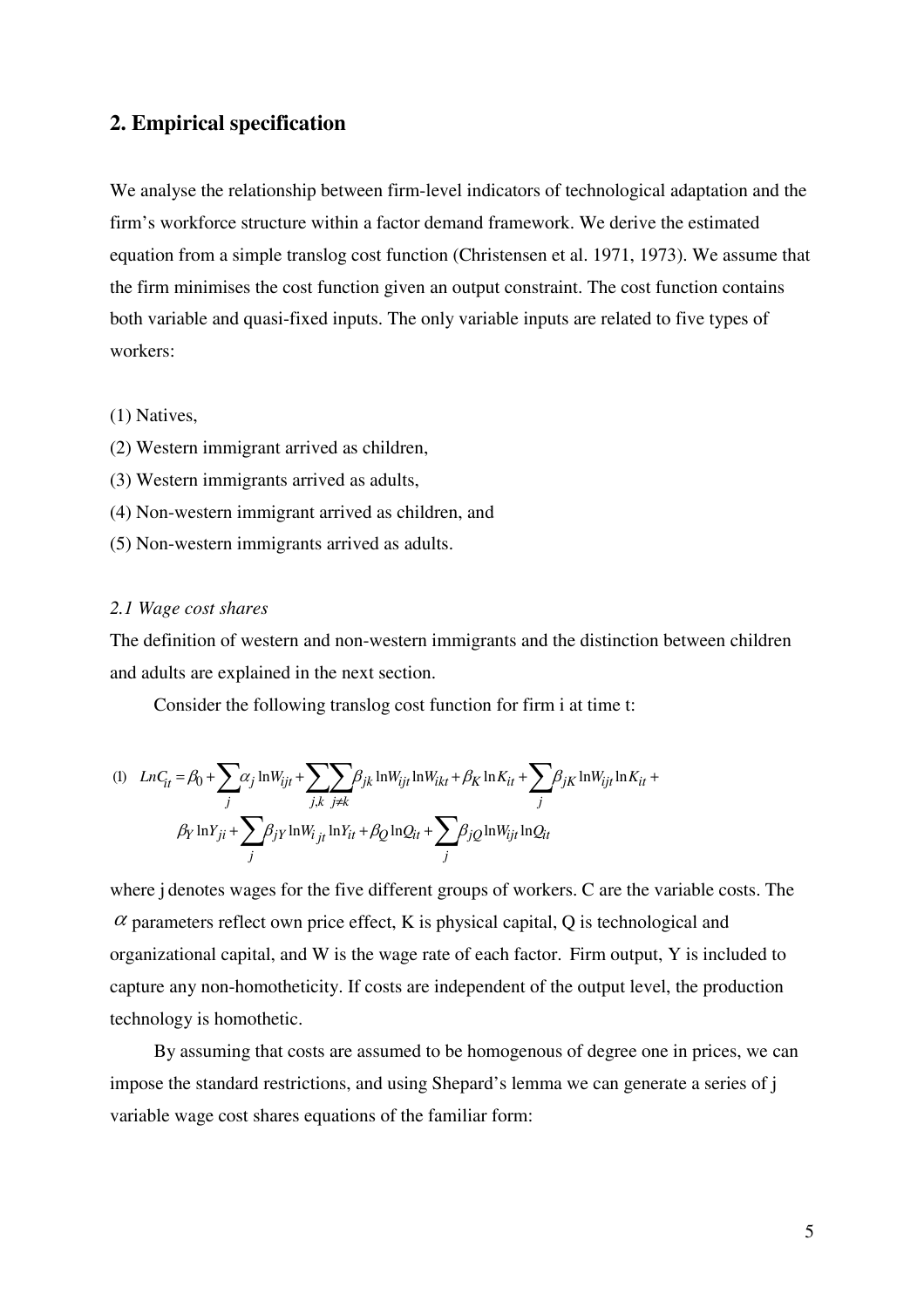$$
(2) \quad S_{ijt} = \frac{\partial \ln C}{\partial \ln W_j} = \alpha_j + \sum_{k=2,3,4,5} \beta_{jk} w \ln \frac{W_{ikt}}{W_{it}} + \beta_{jk} \ln K_{it} + \beta_j \ln Y_{it} + \beta_j Q_{it}
$$

where  $S_{\text{it}}$  is the wage cost share of worker group j (j = 1, 2, 3, 4, 5) in firm i at time t.  $W_{ik}/W_{i1t}$ , are average wages for group k (k = 2, 3, 4, 5) divided by the average wage for group 1 (natives). Including a vector with firm-specific control variables (X), specifying the firm's technological capital and new work organisation practices, and adding an error term, we have the following econometric specification of (2):

$$
(3) S_{ijt} = \alpha_j + \sum_{k=2,3,4,5} \beta_{jkW} \ln(\frac{W_{ikt}}{W_{i1t}}) + \beta_{jK} \ln K_{it} + \beta_{jY} \ln Y_{it} + \beta_{jQ} PC_{it} + \beta_{jO} ORG_{it} + \beta_{jX} X_{it} + u_{ijt}
$$

where  $u_{\text{fit}}$  is the stochastic error term. The measure of technological capital (PC) is the share of workers using personal computer, and ORG is a set of binary variables measuring new work organisation practices. If new technology and new forms of work practices are communication biased by reducing the demand for non-western immigrants, we would expect a negative relationship between the indicators of technology, new work practices and the share of non-western immigrants wage costs in total wage costs, i.e.,  $\beta_{jQ}$  < 0 and  $\beta_{jO}$  < 0, where  $j = 4, 5, i.e.,$  non-western immigrants arrived as children and non-western immigrants arrived as adults respectively. Furthermore, if we believe that the communication-biased effects of new technologies and new work practices are especially biased towards those immigrants who are not raised in Norway, we expect it to be more negative for non-western immigrants arrived as adults.

 There are several problems related to estimating equation (3). Firstly, the dependent variables are censored. A large fraction of firms do not have any of the groups of immigrants in their labour force. For example, approximately 50 per cent of the firms do not have any non-western immigrants arrived as adults in their wage cots, and 53 per cent of the firms do not have any non-western immigrants arrived as children in their wage costs. The corresponding percentages for western immigrants are 47 percent and 25 percent respectively. Standard ordinary least square (OLS) will produce inconsistent results in such cases. Estimation techniques should be applied that take account for this censoring. We estimate the factor demand equations by a Tobit maximum likelihood procedure. Furthermore, since the data material is organised as a panel, we estimate random effect Tobit models.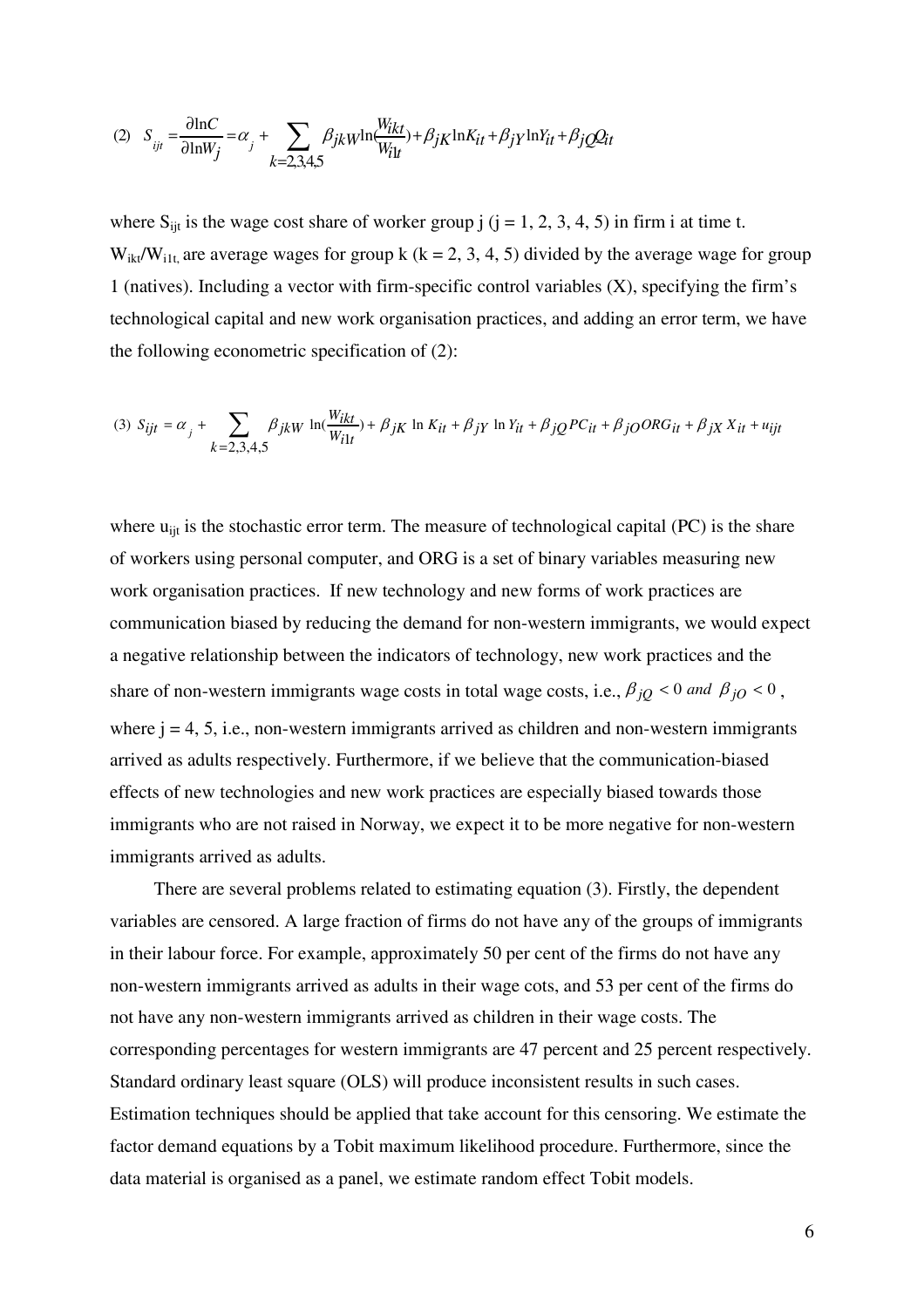In general, the true underlying dependent variable  $y^*$ , is a function of a set of independent variables Z, as well as a random effect  $\varepsilon_i$ :

(3)  $y *_{it} = \delta Z_{it} + \varepsilon_i + v_{it}$   $\varepsilon_i, v_{it} \sim N(0, 0, \sigma^2 \varepsilon \sigma^2 v)$ 

while the actual observed value of the dependent variable is given by :

$$
y_{it} = \begin{cases} L & y *_{it} \le L \\ y *_{it} = \delta Z_{it} + \varepsilon_i + v_{it} & L < y *_{it} \end{cases}
$$

 $\overline{a}$ 

 $y^*$  is only observed for values of  $y^*$  that exceed the lower censoring bound (L). If both the residual and the random effect are identically and normally distributed, equation (3) can be estimated consistently by a random Tobit maximum likelihood procedure. However, if these stochastic restrictions do not hold, then the results from the random effect Tobit procedure will be biased. $<sup>1</sup>$ </sup>

 Secondly, introducing the relative wage measure at the firm level as on of the explanatory variables would reduce the number of observations considerably, since a large share of the firms do not employ immigrant workers. In addition, since this may be driven by a non-random selection process, it is likely this would cause a severe selection bias problem. We deal with this problem by including relative wage measures at the regional level (county level). We have individual wage information. Combined with information on working time, we construct individual hourly wages, which in turn is aggregated up at county level. Still, it is likely that identification of the wage effect may be difficult, because differences in wages do not only reflect exogenous movements in the price of labour, but also differences due to unobserved differences between workers.

 Thirdly, since large shares of firms do not employ immigrant workers at all, one could argue that the demand for immigrants should be estimated in two stages; first the decision to employ immigrants or not, and secondly, the share of immigrant wage costs in total wage costs among those firms who have immigrant workers, controlled for selection. In the empirical section, we do this by estimating a standard two stage Heckman selection model.

 $1$  Semi-parametric estimation procedures, which relaxes some of the strong distributional assumptions of the random effects Tobit model, including a fixed effect version of the censored regression model that exploits the longitudinal structure of data material to account for unobserved fixed differences between individuals, have been introduced by some authors. (e.g., Falk and Seim, 2000)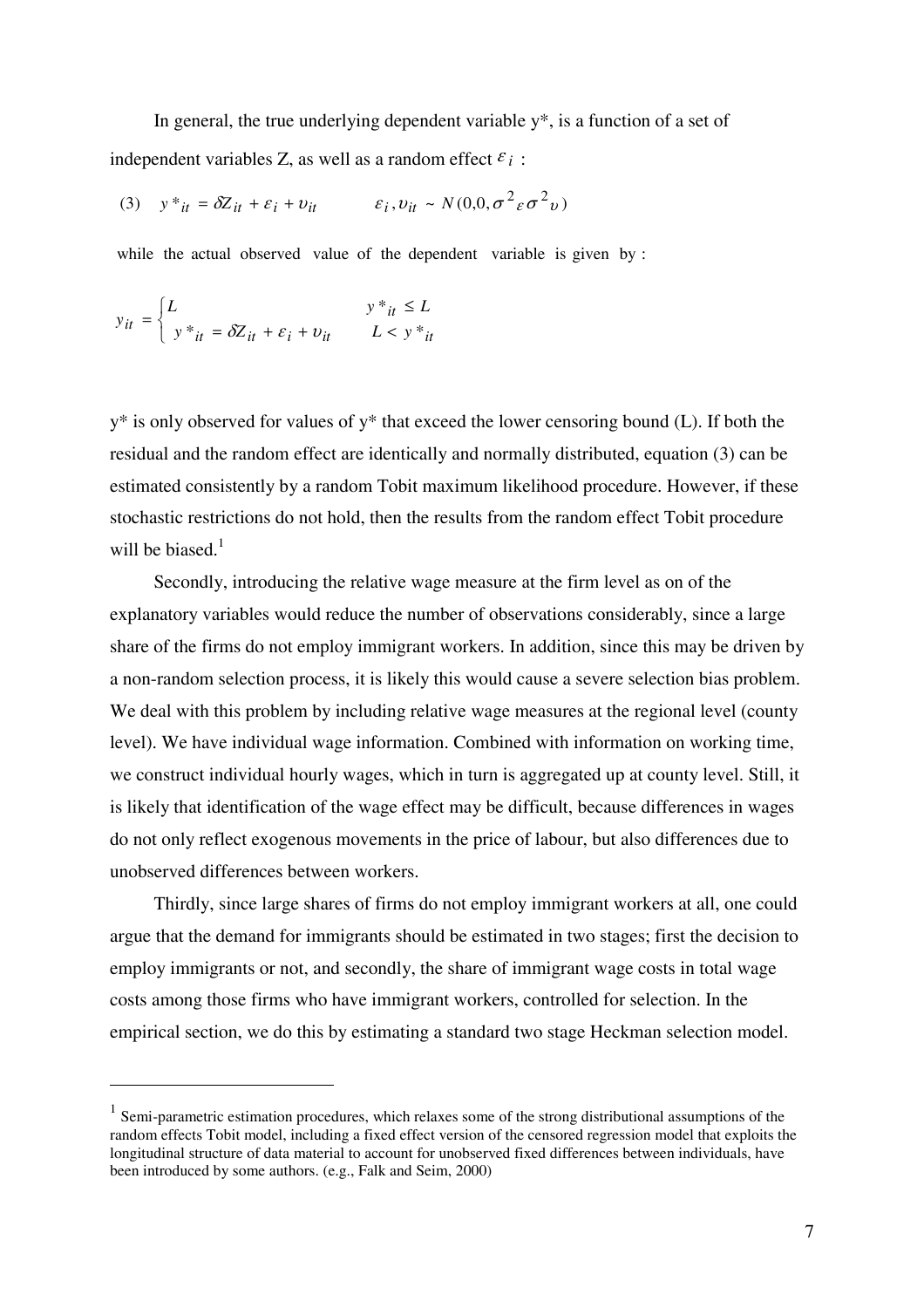#### *2.2. Hirings and separations*

The wage costs shares will be a result of earlier hirings and separations. To see whether any of the differences in wage share costs can be explained by the pattern of hirings and separations from recent years, we include as an additional exercise an analysis of hirings and separations. For each of the five groups of workers, we have individual time specific information on hirings and separations.<sup>2</sup> This information is aggregated up at the firm level to generate firm level hiring and separations shares. We estimate the following equations:

(4) *Hire<sub>ijt</sub>* = 
$$
\alpha_j + \sum_{k=2,3,4,5} \beta_{jkW} \ln(\frac{W_{ikt}}{W_{i1t}}) + \beta_{jK} \ln K_{it} + \beta_{jY} \ln Y_{it} + \beta_{jQ} PC_{it} + \beta_{jO} ORG_{it} + \beta_j X X_{it} + u_{ijt}
$$
  
\n*Separation<sub>ijt</sub>* =  $\alpha_j + \sum_{k=2,3,4,5} \beta_{jkW} \ln(\frac{W_{ikt}}{W_{i1t}}) + \beta_{jK} \ln K_{it} + \beta_{jY} \ln Y_{it} + \beta_{jQ} PC_{it} + \beta_{jO} ORG_{it} + \beta_j X X_{it} + u_{ijt}$ 

where Hire<sub>ijt</sub> is worker group j's share of total number of new hires at firm i at time t, and Separation<sub>ijt</sub> is worker group j's share of total number of separations at firm i at time t. The shares of hirings and separations sum up to unity for each firm. We use information on hirings and separation from the three pre-years, which is 1995, 1996 and 1997 for the 1997 observation year, and 2001, 2002, and 2003 for the 2003 observation year. As for the wage share costs, the relative wage variables are measured at the regional level (county level), and the models are estimated using random effect Tobit.

## **3. Data and variables**

 $\overline{a}$ 

The data comes from a employer-employee panel data set, consisting of both survey- and register information. The starting point is an establishment level survey for a representative sample of Norwegian establishments conducted by the Institute for Social Research and Statistics Norway in 1997. The sample of establishments is representative for private and public establishments in Norway with more than 10 employees. In 2003, the survey was repeated. All firms participating in 1997 were asked to participate again.

In this paper we limit the analyses to private sector firms present in both 1997 and 2003. The net sample used in the empirical analyses consists of 1088 observations (544 establishments, 1088 year-establishment observations).

 $2$  Unfortunately, from the register data, we cannot distinguish between voluntary and involuntary separations.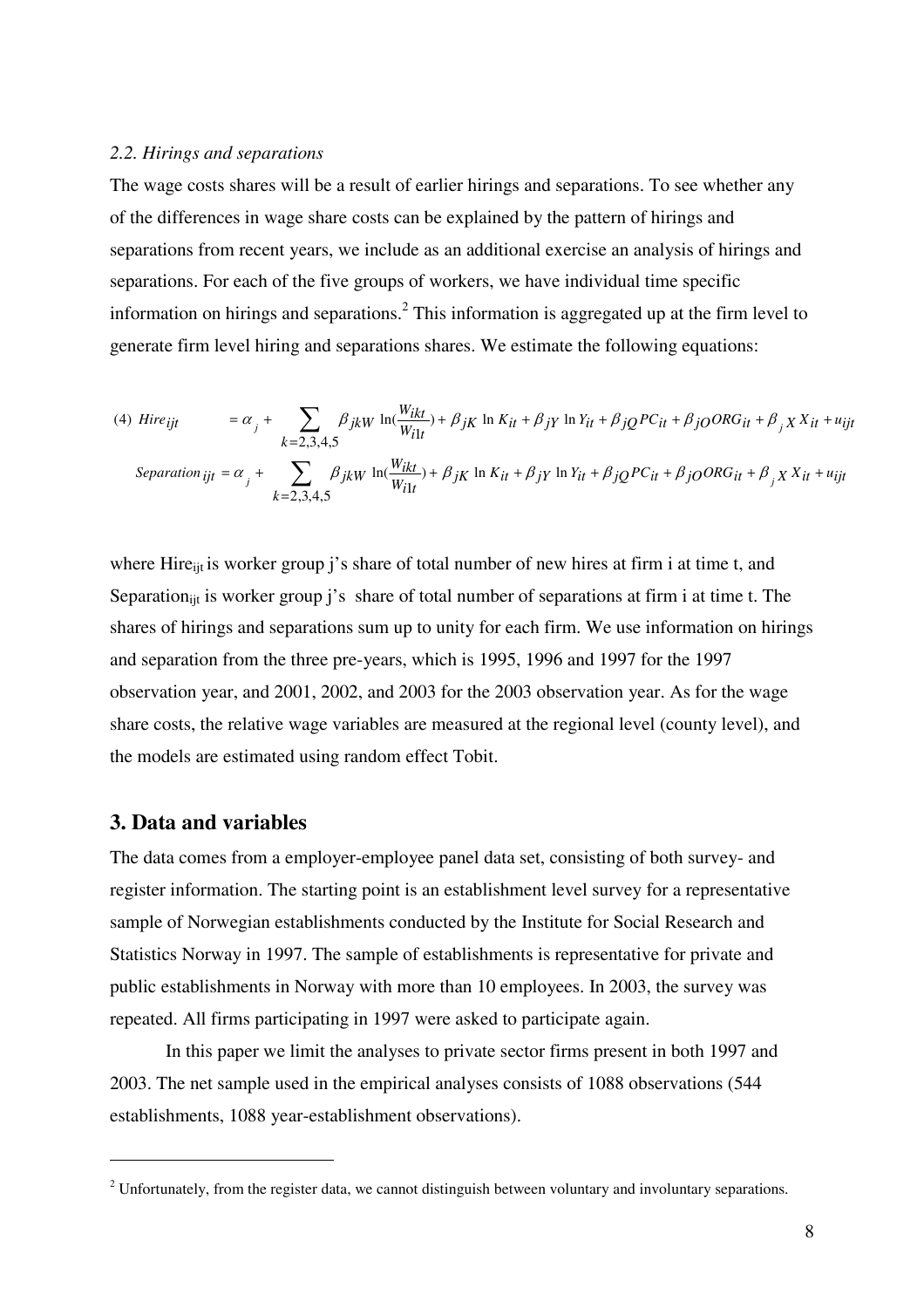To the survey establishment's Statistics Norway has linked register information from several public administrative registers, including both employee and employer level information. We have employee level information on country of origin, level of education, and wages, all taken from public registers. The rest of the variables are from the employer level. The two periods of registration used in the paper is 1997 and 2003.

Information on wages is based on individual register information from the tax authorities. Each individual's wage information is linked to an employer. This enables us to aggregate wage information up at the firm level for each group of workers. All analyses are restricted to workers (male and females) between 20-60 years of age.

The dependent variable is the *share of wage costs in total wage costs* at the firm in the five categories of workers: Natives, western immigrant arrived as children, western immigrants arrived as adults, non-western immigrant arrived as children, and non-western immigrants arrived as adults. Western countries include the Nordic countries, countries in Western Europe, USA, Canada, New Zeeland and Australia. Non-western countries include: Asia (including Turkey), Africa, Southern and Central America and Eastern Europe.

To distinguish between immigrants who are raised in Norway (arrived as children) and those who are not (arrived as adults) we exploit information on age when arriving to Norway  $(Age_N)$  and number of years of education after mandatory education (Education). We define:

Adult immigrant if :  $Age_N$  > 16 + Education Child immigrant if :  $Age_N \le 16 +$  Education

To measure the impact of *technology* we use a measure of the percentage of workers using *personal computers*, based on answers the following question: "How large share of the employees use PC or other computer in their daily work?" (named PC). The share varies from 0 to 1. The percentage of workers using PC is of course a crude measure of the level of technology at the firm. PC's are used to accomplish a vide variety of tasks, which differ greatly in complexity. On the other hand, this measure has the advantage of being widely used in different studies across countries. This eases the possibilities of comparison of results between studies.

 To measure the impact of *new work practices* we use four different binary dummy variables measuring job rotation, use of teams, multitasking, and the degree of autonomy given to the workers. Information on *Job rotation* is taken from answers to the following question: "Are any of the employees involved in job rotation?" yes/no. Information on *teams* is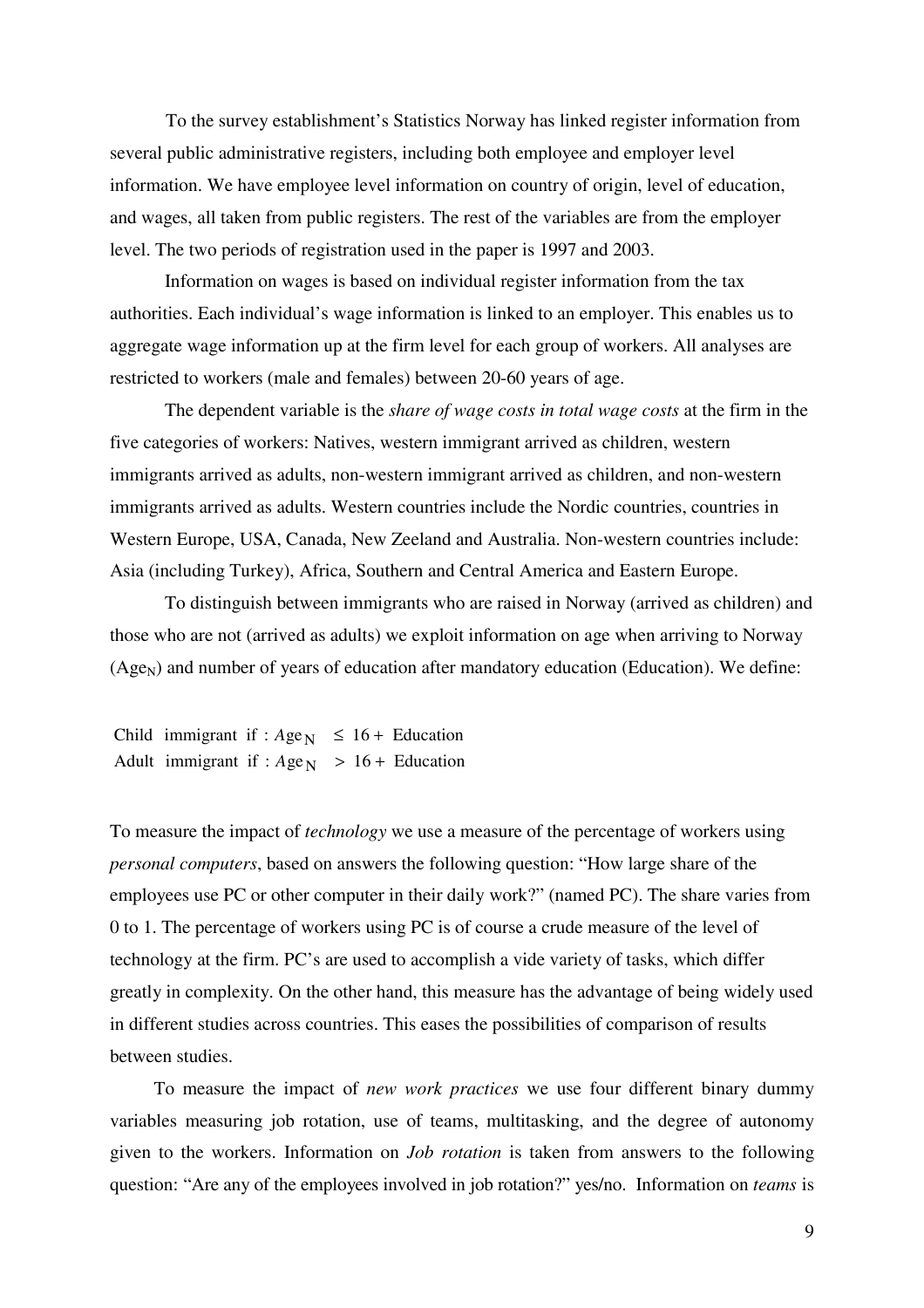taken from the following question: "Are any of the employees organised in work teams?" yes/no. Information on *multitasking* is taken from the following question: "Are employees given training so that they can cover (be responsible for) several work areas?" yes/no. Finally, the degree of *autonomy* at the workplace is taken from answers to the following question: "How are the opportunities for employees to make their own choices as to finding the best way to accomplish their assignments?" The alternatives were: Full opportunities; Quite good opportunities; Some good opportunities; and None opportunities. From this we construct a binary indicator of autonomy at the workplace, taking the value one if the firm answer "Full opportunities", and zero otherwise.

We use the level of education to distinguish between workers at different skill levels. Two skill levels are used: Low skill (compulsory school and secondary school) and high skill (university or college degree).

As control variables we include information on relative wages, output, capital, region, industry, recruitment problems and downsizing. Relative wages measures the relative difference in mean hourly wages between the different work groups (non-western immigrants arrived as adults, non-western immigrants arrived as children, western immigrants arrived as adults, and western immigrants arrived as children) relative to native workers. Hourly wages is constructed from individual information on total wages, duration of the working relationship, and working time. The mean hourly wages is measured at a regional level (county). Output is measured by firm sales. Capital is measured by the sum of equity and debt. The firm's location is measured by 19 regional dummy variables (counties), industry is measured by 18 dummy variables based on two digit NACE codes. Information on recruitment problems is based on how difficult it is to recruit qualified personnel. If the firm answers very difficult, the variable is given value one, zero otherwise. Information on downsizing is based on a question whether any major organisational changes have taken place during the last five years. If yes, the firm is asked whether this led to a reduction in the number of employees. If the firm answers yes, the variable is given the value one, zero otherwise. Information on recruitment problems and downsizing is included to control for the possibility that the employment structure at the firm is the result of other factors than changes in technology or new work practices.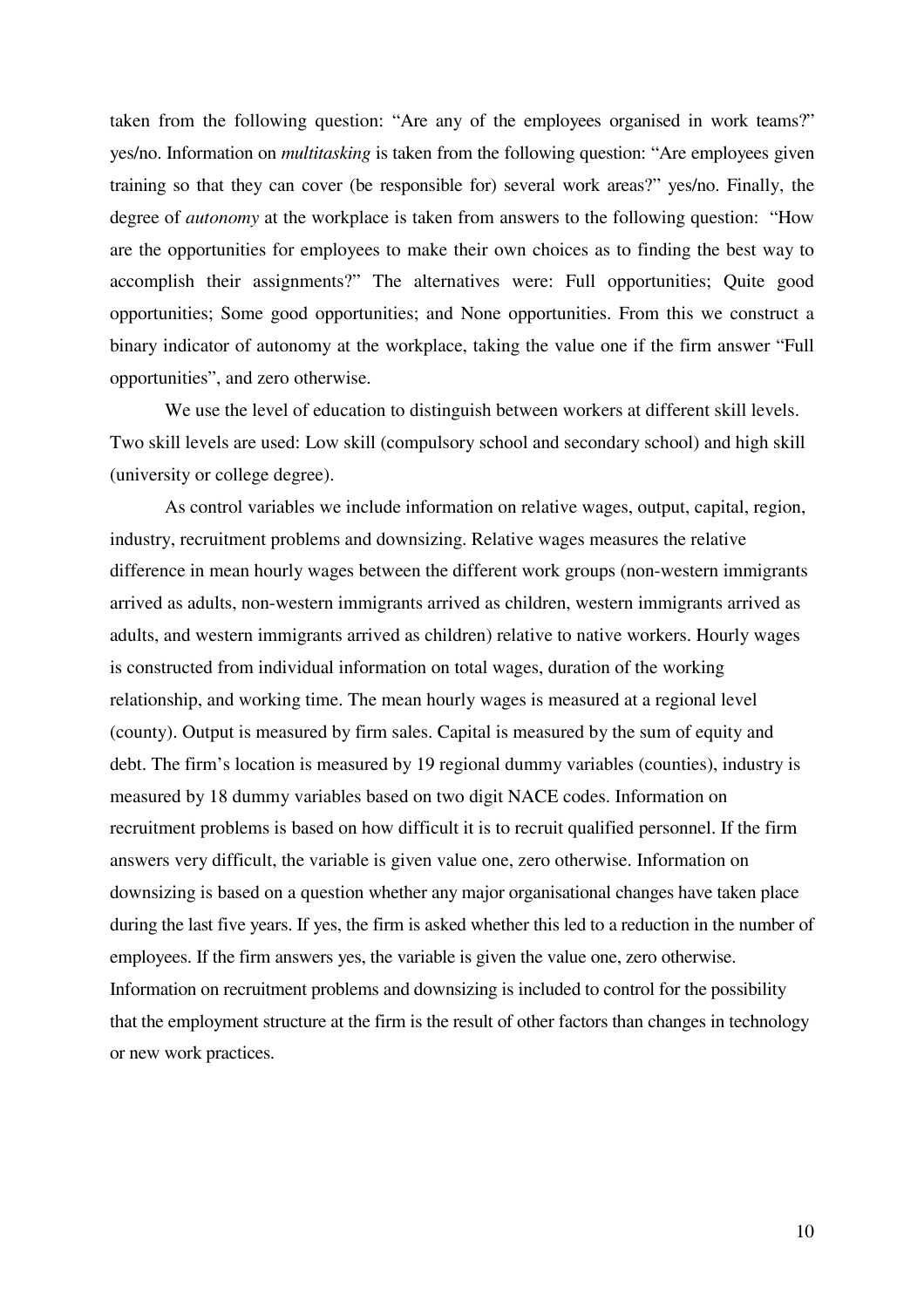## **4. Results**

 $\overline{a}$ 

Table 4.1 presents descriptive statistics for the dependent and some of the independent variables. The first row shows that, in the average firm, approximately 90 per cent of the firm's total wage costs go to natives. The largest immigrant group is western immigrants arrived as children (3.8 per cent) followed by non-western immigrants arrived as adults (2.8 per cent).

|               |       | <b>Natives</b> |       | Non-western immigrants |       |          |       | Western immigrants |       |          |
|---------------|-------|----------------|-------|------------------------|-------|----------|-------|--------------------|-------|----------|
|               |       |                |       | Adults                 |       | Children |       | Adults             |       | Children |
|               | Mean  | Std.dev        | Mean  | Std.dev                | Mean  | Std.dev  | Mean  | Std.dev            | Mean  | Std.dev  |
| Wage          |       |                |       |                        |       |          |       |                    |       |          |
| shares        |       |                |       |                        |       |          |       |                    |       |          |
| -All workers  | 0.896 | 0.116          | 0.029 | 0.073                  | 0.014 | 0.031    | 0.019 | 0.033              | 0.039 | 0.040    |
| -Low skilled  | 0.702 | 0.218          | 0.026 | 0.068                  | 0.007 | 0.018    | 0.018 | 0.034              | 0.026 | 0.032    |
| -High skilled | 0.195 | 0.187          | 0.004 | 0.012                  | 0.004 | 0.001    | 0.004 | 0.012              | 0.013 | 0.026    |
|               | All   |                |       |                        |       |          |       |                    |       |          |
| PC.           | 0.461 | 0.361          |       |                        |       |          |       |                    |       |          |
| Teams         | 0.616 | 0.486          |       |                        |       |          |       |                    |       |          |
| Autonomy      | 0.267 | 0.443          |       |                        |       |          |       |                    |       |          |
| Multitasking  | 0.812 | 0.387          |       |                        |       |          |       |                    |       |          |
| Job rotation  | 0.439 | 0.496          |       |                        |       |          |       |                    |       |          |

*Table 4.1. Descriptive statistics. Mean values and standard errors* 

Note: For definitions of non-western and western immigrants, as well as definitions of adult and children immigrants, see section 3.

The next two rows shows mean share of total wage costs for low skilled and high skilled workers.<sup>3</sup> Approximately 70 per cent of the firms' wage costs go to low skilled natives. Approximately 20 per cent go to high skilled natives. The largest immigrant group is low skilled western immigrants arrived as children (2.6 per cent).

 Approximately 46 per cent of the workers use PC in their daily work. Six out of ten firms use teams, while four out of ten firms use job rotation. One out of four firms give their workers much autonomy, while more than four out of five firms give training to their workers so that they can cover several work areas (multitasking).

 Table 4.2 presents estimates of the relationship between technology, new work practices and the wage cost structure of the workforce.<sup>4</sup> All models are estimated by random Tobit maximum likelihood procedure.

 $3$  The wage shares sum to unity for all workers and for low- and high skilled workers together.

<sup>&</sup>lt;sup>4</sup> The dependent variable in all the models is the share of wages in the firm's total wage costs. We have run regressions using employment shares as the dependent variable instead. The results are not sensitive to the choice of the dependent variable.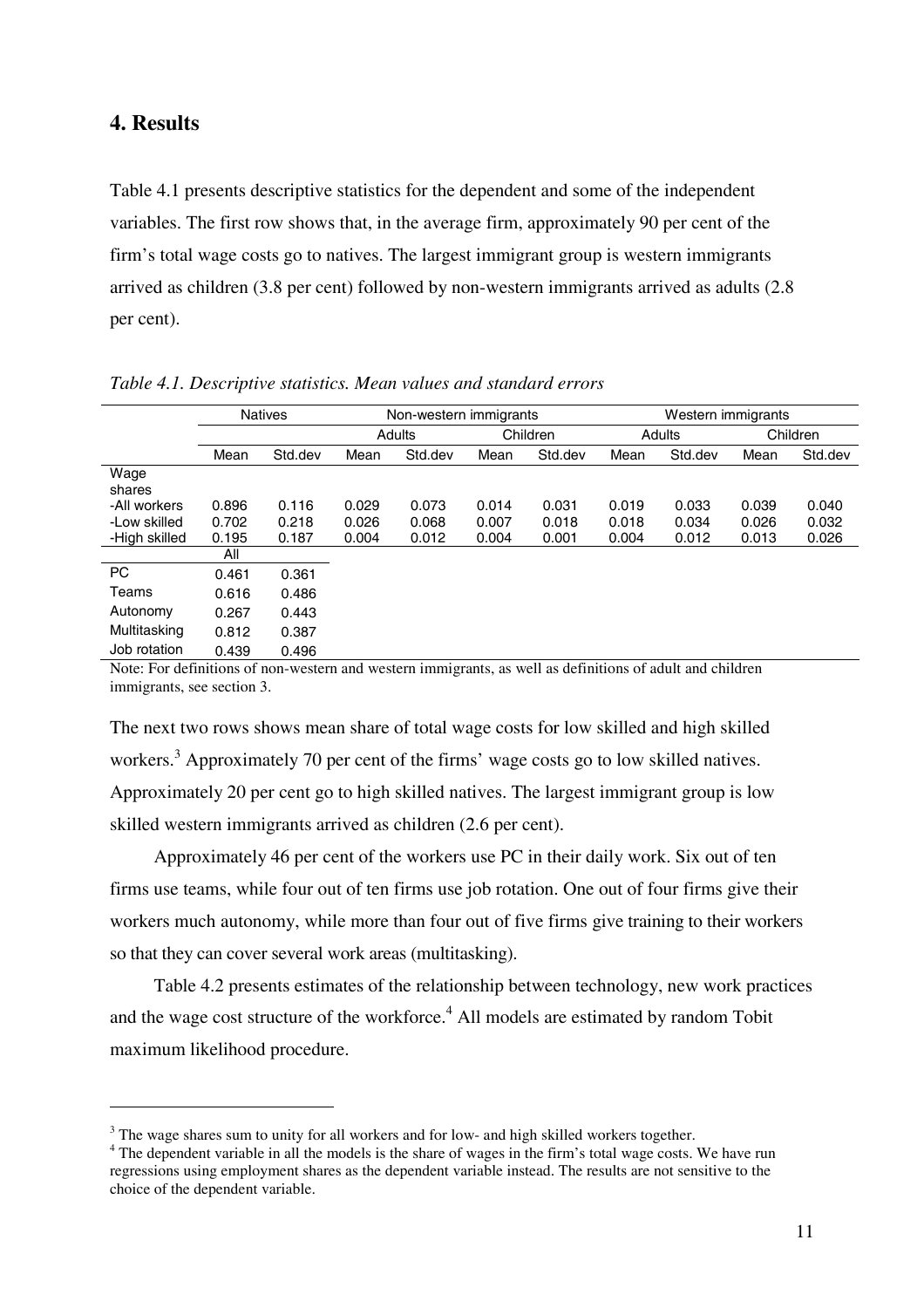|                  | Natives    |         |                                                                 |               | Non-Western immigrants         |          |            |         | Western immigrants |                                                                                                                                                                                        |
|------------------|------------|---------|-----------------------------------------------------------------|---------------|--------------------------------|----------|------------|---------|--------------------|----------------------------------------------------------------------------------------------------------------------------------------------------------------------------------------|
|                  |            |         |                                                                 | <b>Adults</b> |                                | Children |            | Adults  |                    | Children                                                                                                                                                                               |
|                  | Coeff.     | Std.err | Coeff.                                                          | Std.err       | Coeff.                         | Std.err  | †ao<br>Co  | Std.err | Coeff.             | Std.err                                                                                                                                                                                |
| ဥ                | $0.028***$ | 0.010   | $-0.054***$                                                     | 0.011         | $-0.008$                       | 0.005    | 0.003      | 0.006   | $0.016***$         | 0.005                                                                                                                                                                                  |
| Teams            | $0.014***$ | 0.006   | $-0.002$                                                        | 0.006         | $-0.003$                       | 0.003    | 0.001      | 0.003   | $-0.004$           | 0.003                                                                                                                                                                                  |
| Autonomy         | 0.001      | 0.006   | $-0.011$ <sup>*</sup>                                           | 0.007         | $-0.011***$                    | 0.004    | $0.008***$ | 0.003   | $-0.002$           | 0.003                                                                                                                                                                                  |
| Multitasking     | $-0.004$   | 0.007   | $-0.003$                                                        | 0.008         | $0.009**$                      | 0.004    | 0.004      | 0.004   | $-0.004$           | 0.004                                                                                                                                                                                  |
| Job rotation     | 0.0001     | 0.006   | $-0.001$                                                        | 0.006         | 0.001                          | 0.003    | $-0.003$   | 0.003   | 0.001              | 0.003                                                                                                                                                                                  |
| Log output       | $-0.004$   | 0.004   | $0.012***$                                                      | 0.004         | 0.002                          | 0.002    | $0.010***$ | 0.002   | 0.001              | 0.002                                                                                                                                                                                  |
| Log Capital      | 0.0001     | 0.002   | 0.001                                                           | 0.003         | $0.005***$                     | 0.001    | 0.0001     | 0.001   | 0.001              | 0.001                                                                                                                                                                                  |
| Downsizing       | $0.013*$   | 0.007   | $-0.011$                                                        | 0.007         | 0.002                          | 0.004    | $-0.003$   | 0.004   | $-0.009***$        | 0.003                                                                                                                                                                                  |
| Censored<br>obs. | 147        |         | 542                                                             |               | 581                            |          | 508        |         | 271                |                                                                                                                                                                                        |
| Log lik.         | 826.0      |         | 357.3                                                           |               | 644.4                          |          | 732.2      |         | 1206.9             |                                                                                                                                                                                        |
|                  | 0.549      | 0.003   | 0.665                                                           | 0.037         | 0.469                          | 0.045    | 0.566      | 0.038   | 0.440              | 0.039                                                                                                                                                                                  |
|                  | 1088       |         | 1088                                                            |               | 1088                           |          | 1088       |         | 1088               |                                                                                                                                                                                        |
|                  |            |         |                                                                 |               |                                |          |            |         |                    | Note: p measures the percent contribution to the overall variance from the panel-level variance component. Additional control variables include a year dummy, a regional relative wage |
|                  |            |         | measure, 18 industry dummies, 19 county dummies, a dummy        |               |                                |          |            |         |                    | variable measuring recruitment problems, and a variable measuring the main occupational group's share of the                                                                           |
|                  |            |         | total number of workers. Level of significance: *** 1 per cent, |               | $**$ per cent, $*$ 10 per cent |          |            |         |                    |                                                                                                                                                                                        |

| :<br>;;                                                                     |  |
|-----------------------------------------------------------------------------|--|
| ;<br>;<br>ſ                                                                 |  |
| i<br>S                                                                      |  |
| วากว<br>$1 - 2 - 7 - 7$                                                     |  |
| $\frac{1}{2}$                                                               |  |
| Ì                                                                           |  |
| Î                                                                           |  |
| $\overline{ }$<br>֖֖֖֖֧ׅׅ֧ׅ֧ׅׅ֧ׅ֧֚֚֚֚֚֚֚֚֚֚֚֚֚֚֚֚֚֚֚֚֚֚֚֚֡֬֝֡֜֝֓֡֡֓֡֡֡֓֡֡֬֝ |  |
| יי ניט ייי<br>;                                                             |  |
| ית סמודי<br>in 1 n                                                          |  |
| .<br>נש                                                                     |  |
| $\frac{1}{2}$<br>スワラカ ト・リ・・ こころかい フララ ピニ                                    |  |
|                                                                             |  |
|                                                                             |  |
| $T_{\rm eff}$ / $\gamma$ $\gamma$                                           |  |

ional relative wage onal group's share of the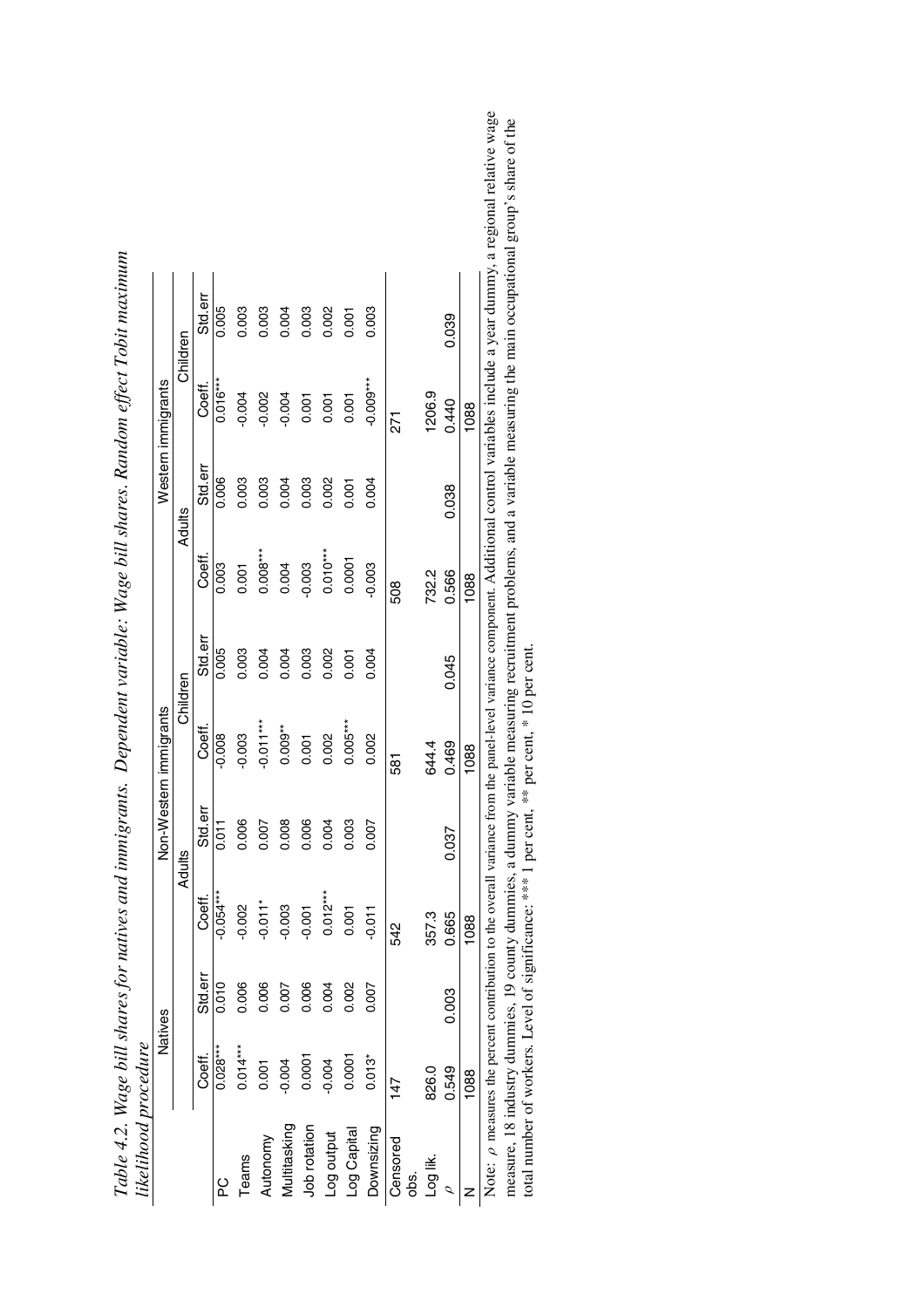The share of workers using *PC* is positively related to the share of natives in total wage costs.<sup>5</sup> Increasing the share of workers using a PC by 1 percentage points increases the share of natives wage costs in total wage costs by approximately 2.4 percentage points.<sup>6</sup> The share of workers using PC is also positively related to the share of western immigrants arriving as children. The only significant *negative* relationships between PC and the share of wage costs is found for non-western immigrants arrived to Norway as adults. Increasing the share of workers using a PC by 1 percentage points *decreases* the share of adult non-western immigrants in total wage costs by approximately 2.7 percentage points. This result may add support to hypothesis saying that new technologies – by increasing the need for interpersonal communication in a broad sense - are biased against immigrant workers who are not well endowed with these kinds of skills.

 Regarding the indicators of new work practices, we find a positive relationship between use of *teams* and the share of natives in total wage costs. This result is in line with a hypothesis that use of teams, by demanding interpersonal communication, may favour natives. The relationship between teams and wage costs are not significant for any of the immigrant groups.

 Firms that give their employees lot of *autonomy* employ fewer non-western immigrants. This result applies for both adult and child immigrants. This result is in line with a hypothesis saying that that new work practices – by increasing the importance of communication and informal human capital – may harm non-western immigrant workers. It is only among nonwestern immigrants that the relationship between teams and wage costs are negative and significant. Among western immigrants, the relationship is positive for adult immigrants and non-significant for child immigrants.

 Regarding the downsizing variable; firms that have reduced the number of workers during the last five years have a lower share of western immigrants arrived as children, and a higher share of native workers. For non-western immigrants, the relationship is not significant. These results do not suggest that the burdens of downsizing are disproportionally borne by non-western immigrants.

 $\overline{a}$ 

<sup>&</sup>lt;sup>5</sup> Censored observations for the native group are right censored observations, i.e., 148 firms have only native workers. For the other groups, there are only left censored observations.

<sup>&</sup>lt;sup>6</sup> The estimated coefficients in table 4.2 measure the marginal impact on the underlying and unobserved dependent variable. In order to get an approximate measure of the average marginal effect on the observed variable, we must multiply the estimated coefficient with the share of non-censored observations in the material. For natives, this equals  $0.86$  (941/1088 = 0.86).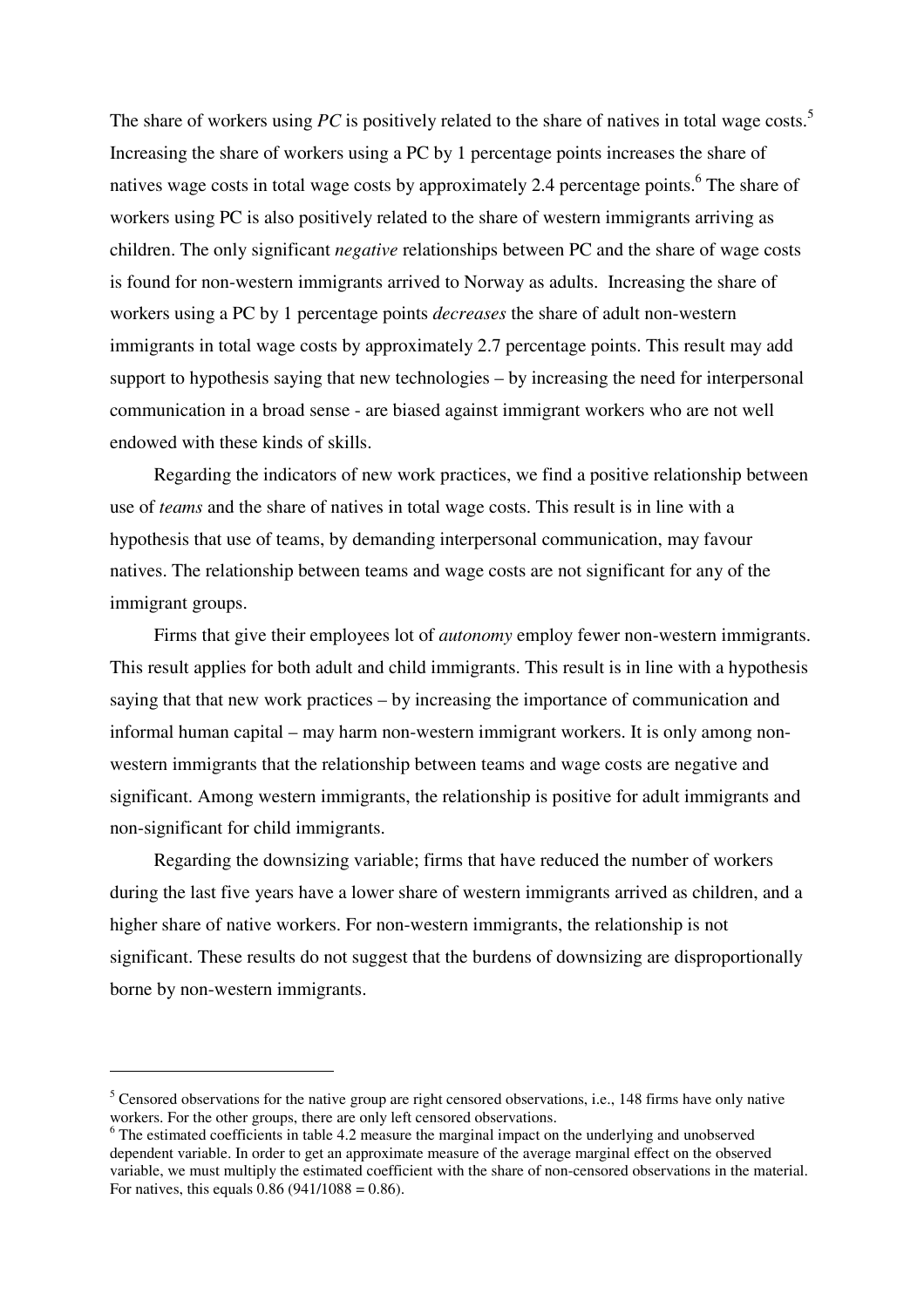Finally, the regional relative wage measures (not shown) are negative, but generally not significant (with exception for western immigrants arrived as adults). Division bias is one candidate for explaining the lack of significant wage effects. Hourly wages – as one of the right hand side variables – is also used to calculate the wage share costs.

## *Communication bias across skill groups*

As mentioned earlier, evidence in the empirical literature suggests that new technologies and new work practices are biased in favour of workers in higher skill groups. A natural follow up from table 4.2 is to check whether the relationship between new technologies, new work practices and the share of immigrants in total wage cots are uniform across skill groups. Are high skilled non-western immigrants (by for instance having more communicative skills than low skilled non-western immigrants) protected against negative effects from the increasing importance of communication and informal human capital? Table 4.3 presents estimates for wage bill shares for the five different groups by level of skills. We distinguish between low skilled workers (compulsory school and secondary school) and high skilled workers (college or university degree).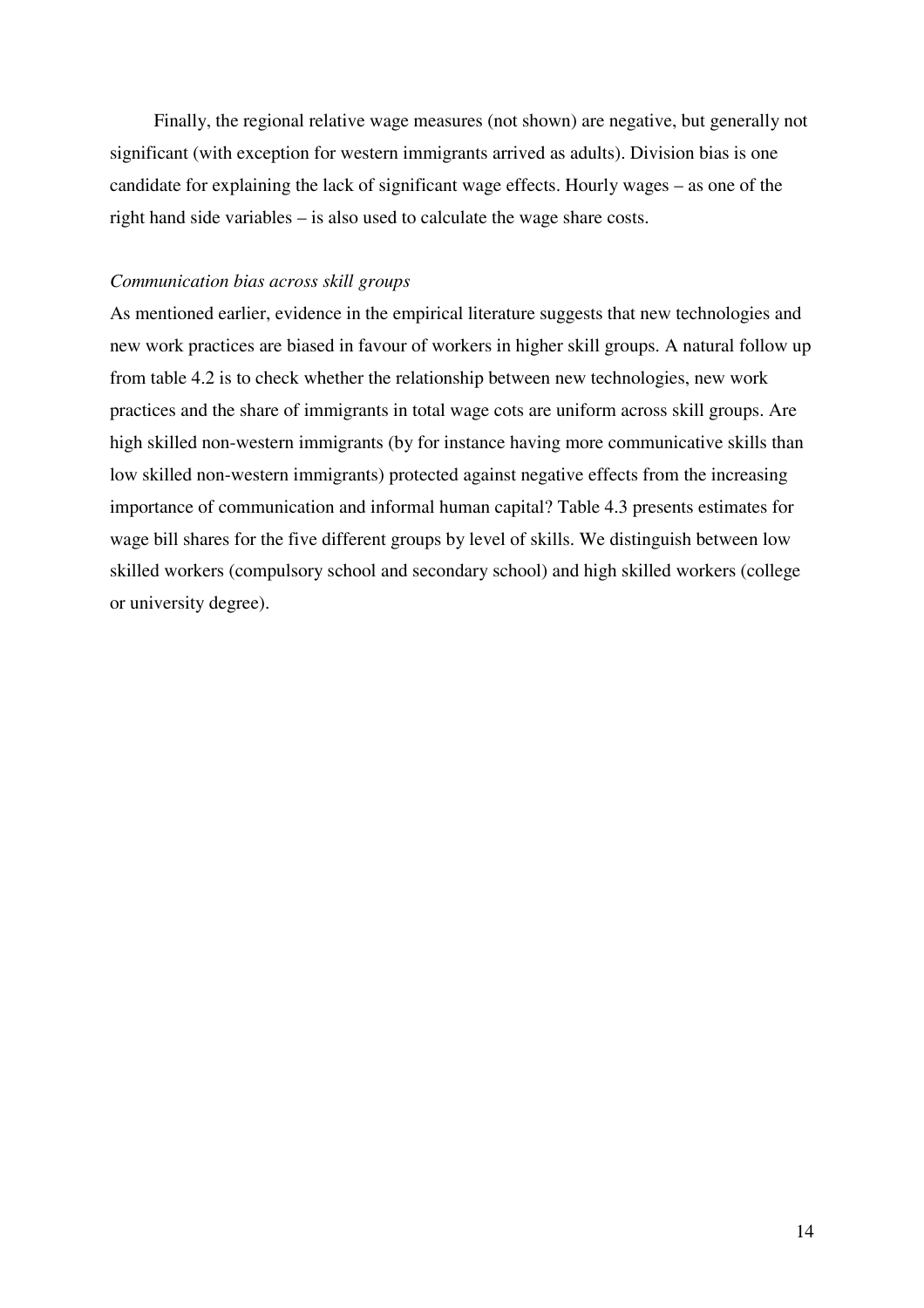|                |                |         |             |         | Low skilled            |          |            |         |                    |          |
|----------------|----------------|---------|-------------|---------|------------------------|----------|------------|---------|--------------------|----------|
|                | <b>Natives</b> |         |             |         | Non-western immigrants |          |            |         | Western immigrants |          |
|                |                |         | Adults      |         |                        | Children | Adults     |         |                    | Children |
|                | Coeff.         | Std.err | Coeff.      | Std.err | Coeff.                 | Std.err  | Coeff.     | Std.err | Coeff.             | Std.err  |
| <b>PC</b>      | $-0.078***$    | 0.014   | $-0.059***$ | 0.011   | $-0.006$               | 0.005    | $-0.013**$ | 0.006   | $-0.005$           | 0.004    |
| Teams          | 0.005          | 0.007   | 0.0001      | 0.006   | $-0.004$               | 0.003    | $-0.003$   | 0.004   | $-0.002$           | 0.003    |
| Autonomy       | $-0.010$       | 0.008   | $-0.015***$ | 0.007   | 0.003                  | 0.003    | $-0.004$   | 0.004   | $-0.002$           | 0.003    |
| Multi          |                |         |             |         |                        |          |            |         |                    |          |
| Tasking        | $-0.003$       | 0.010   | $-0.009$    | 0.008   | $0.007*$               | 0.004    | 0.0001     | 0.005   | $-0.005$           | 0.003    |
| Job            |                |         |             |         |                        |          |            |         |                    |          |
| rotation       | 0.004          | 0.008   | 0.002       | 0.006   | $-0.002$               | 0.003    | 0.003      | 0.004   | 0.000              | 0.003    |
| Log            |                |         |             |         |                        |          |            |         |                    |          |
| output         | $-0.019***$    | 0.006   | $0.010**$   | 0.004   | $0.005**$              | 0.002    | $0.008***$ | 0.002   | 0.002              | 0.002    |
| Log<br>Capital | $-0.005$       | 0.004   | 0.001       | 0.003   | 0.001                  | 0.001    | 0.001      | 0.001   | 0.001              | 0.001    |
| Down           |                |         |             |         |                        |          |            |         |                    |          |
| Sizing         | $0.018**$      | 0.009   | $-0.006$    | 0.007   | 0.0001                 | 0.003    | $-0.009**$ | 0.004   | $-0.005*$          | 0.003    |
| Censored       | 37             |         | 594         |         | 704                    |          | 507        |         | 352                |          |
| obs.           |                |         |             |         |                        |          |            |         |                    |          |
| Log L          | 602.9          |         | 291.3       |         | 504.8                  |          | 675.1      |         | 1111.3             |          |
| $\rho$         | 0.789          | 0.022   | 0.656       | 0.039   | 0.511                  | 0.048    | 0.065      |         | 0.434              | 0.041    |
| N              | 1088           |         | 1088        |         | 1088                   |          | 1088       |         | 1088               |          |

*Table 4.3. Wage bill shares for natives and immigrants. Low and high skilled. Dependent variable: Wage bill shares. Random effect Tobit maximum likelihood procedure* 

|                |                |         |            |         | High skilled           |         |            |         |                    |          |
|----------------|----------------|---------|------------|---------|------------------------|---------|------------|---------|--------------------|----------|
|                | <b>Natives</b> |         |            |         | Non-western immigrants |         |            |         | Western immigrants |          |
|                |                |         | Adults     |         | Children               |         |            | Adults  |                    | Children |
|                | Coeff.         | Std.err | Coeff.     | Std.err | Coeff.                 | Std.err | Coeff.     | Std.err | Coeff.             | Std.err  |
| <b>PC</b>      | $0.074***$     | 0.015   | $-0.012**$ | 0.005   | $0.013***$             | 0.004   | $0.011**$  | 0.005   | $0.039***$         | 0.005    |
| Teams          | 0.006          | 0.007   | 0.003      | 0.003   | 0.002                  | 0.003   | $0.007**$  | 0.003   | $-0.004$           | 0.003    |
| Autonomy       | 0.006          | 0.008   | $-0.001$   | 0.004   | $-0.009***$            | 0.003   | 0.003      | 0.003   | $-0.002$           | 0.003    |
| Multi          |                |         |            |         |                        |         |            |         |                    |          |
| Tasking        | $-0.003$       | 0.009   | 0.0001     | 0.004   | $0.009**$              | 0.004   | 0.006      | 0.004   | $-0.002$           | 0.004    |
| Job            |                |         |            |         |                        |         |            |         |                    |          |
| rotation       | $-0.006$       | 0.007   | $-0.006*$  | 0.003   | 0.001                  | 0.003   | $-0.005*$  | 0.003   | 0.003              | 0.003    |
| Log            |                |         |            |         |                        |         |            |         |                    |          |
| output         | $0.015**$      | 0.008   | 0.010      | 0.002   | $0.004**$              | 0.001   | $0.011***$ | 0.002   | $0.007***$         | 0.002    |
| Log<br>Capital |                |         |            |         |                        |         |            |         |                    |          |
| Down           | 0.006          | 0.004   | 0.0001     | 0.001   | $0.002**$              | 0.001   | 0.0001     | 0.001   | 0.002              | 0.001    |
| Sizing         | $-0.004$       | 0.008   | $-0.005$   | 0.004   | $0.006*$               | 0.003   | 0.002      | 0.003   | $-0.009$           | 0.003    |
| Censored       | 93             |         | 857        |         | 848                    |         | 859        |         | 624                |          |
| obs.           |                |         |            |         |                        |         |            |         |                    |          |
| Log L          | 581.2          |         | 268.7      |         | 314.2                  |         | 280.2      |         | 610.3              |          |
| $\rho$         | 0.815          | 0.021   | 0.032      |         | 0.027                  |         | 0.644      | 0.055   | 0.581              | 0.041    |
| N              | 1088           |         | 1088       |         | 1088                   |         | 1088       |         | 1088               |          |

Note:  $\rho$  measures the percent contribution to the overall variance from the panel-level variance component.. Additional control variables include a year dummy, a regional relative wage measure, 18 industry dummies, 19 county dummies, a dummy variable measuring recruitment problems, and a variable measuring the main occupational group's share of the total number of workers. Level of significance: \*\*\* 1 per cent, \*\* per cent, \* 10 per cent.

Estimates for low skilled workers are shown in the upper half of the table, while estimates for high skilled workers are shown in the lower half. Regarding the negative relationship between autonomy and the demand for non-western immigrants arriving as adults reported in table 4.2, this is explained by a negative relationship among the low skilled workers. Among the high skilled workers we find no significant relationship between autonomy and the share of nonwestern immigrants in total wage costs. This result might suggest that formal education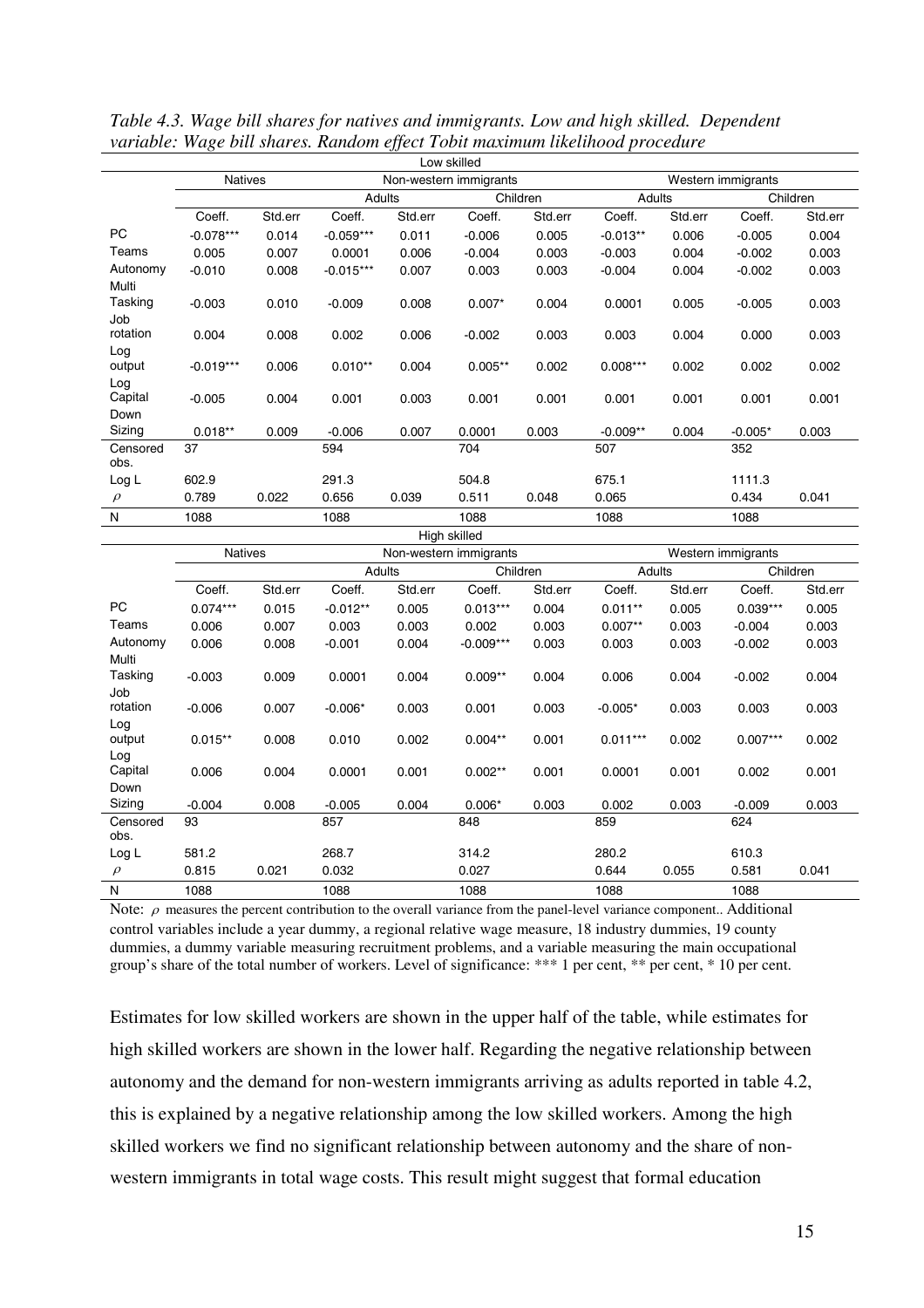increases communicative skills among non-western adult immigrant. However, to some surprise, among non-western immigrants arriving as children, we find the opposite result. Among this group, a negative relationship between autonomy and the share of the groups wage costs in total wage costs is only found among high skilled workers.

 The results for technology indicator (PC) show that the negative relationship for nonwestern immigrants adult immigrants reported in table 4.2, to a large extent is explained by a negative relationship among the low skilled workers in this group. If the share of workers using PC increases with 1 percentage point, the share of adult low-skilled non-western immigrants decrease by approximately 2.7 percentage points. For all groups of workers, the relationship between PC and the wage cost share is more positive for high skilled workers than for low skilled workers. For instance, for native workers, the PC variable is positive and significant for the high skilled workers and negative and significant for the low skilled workers. Increasing the share of workers using PC increases (decreases) the share of high (low) skilled natives by approximately 6.8 (7.5) percentage points. These results are in line with hypothesis and results from the skilled biased technological change literature (e.g., Berman et al. 1994, Machin 1996).

#### *A two step estimation procedure*

 $\overline{a}$ 

In this section we analyse the demand for immigrant workers in two steps: First, we estimate the probability of having immigrant workers or not using a binary probit procedure. From this we construct the inverse Mills ratios. Second, we estimate the wage shares of immigrant workers in total wage costs for those firms that employ immigrants, including the Mills ratios from step 1 as one of the explanatory variables.<sup>7</sup> Since all firms employ native workers, this group is left out in the following analyses.

 Table 4.4 presents results from the estimations. The upper half presents first step estimates. The lower half includes second step estimates.

 The probit estimates shows that the probability of employing non-western immigrants arrived as adults is lower for firms that use PC's intensively and for firms that give their workers a lot of autonomy. These results are supportive of the communication-biased technological change hypothesis. As the probit model is a nonlinear regression model, the parameters cannot be interpreted as marginal effects on the probability of employing the

<sup>&</sup>lt;sup>7</sup> Ideally we should have one explanatory variable included in step 1, not included in step 2. However, it is generally hard to find a variable that affects the probability of employing immigrants, but not affects the share of immigrants in total wage costs. Therefore, we rely on structural form identification.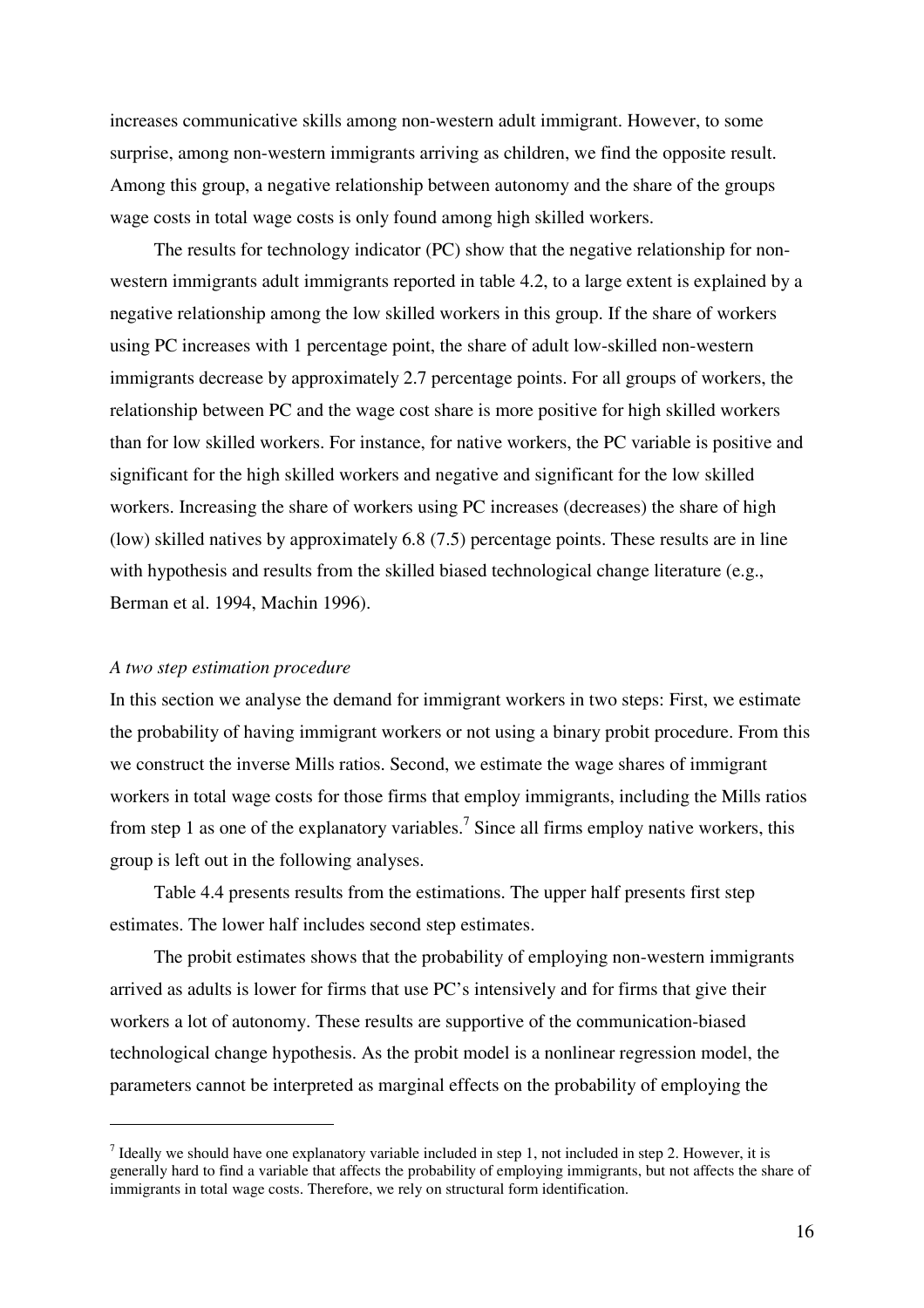different work groups. To receive a measure on the marginal effects on the probability we must multiply the estimated parameter with  $\phi$ ; the standard normal density, evaluated at the mean of the sample. Taking the autonomy parameter for non-western adult immigrants as an example (-0.215); the belonging marginal probability coefficient equals approximately -0.10. This means that, a firm that gives a lot of autonomy to their employees (autonomy variable = 1) has approximately 10 percentage points lower probability of employing non-western adult immigrants compared to a firm that do not give their employee a lot of autonomy (autonomy variable  $=0$ ).

|              |             |         |                        |         | The probability of employing immigrants |         |                    |         |
|--------------|-------------|---------|------------------------|---------|-----------------------------------------|---------|--------------------|---------|
|              |             |         | Non-Western immigrants |         |                                         |         | Western immigrants |         |
|              | Adults      |         | Children               |         | Adults                                  |         | Children           |         |
|              | Coeff.      | Std.err | Coeff.                 | Std.err | Coeff.                                  | Std.err | Coeff.             | Std.err |
| <b>PC</b>    | $-0.608***$ | 0.144   | $-0.105$               | 0.142   | $-0.005$                                | 0.139   | $0.268*$           | 0.153   |
| Teams        | $-0.017$    | 0.096   | 0.142                  | 0.095   | 0.109                                   | 0.094   | $-0.057$           | 0.102   |
| Autonomy     | $-0.215**$  | 0.104   | $-0.201**$             | 0.104   | $0.145*$                                | 0.104   | $-0.210**$         | 0.109   |
| Multitasking | $-0.108$    | 0.119   | $0.204**$              | 0.121   | $-0.038$                                | 0.118   | $-0.080$           | 0.130   |
| Job rotation | 0.019       | 0.094   | $-0.053$               | 0.095   | $-0.095$                                | 0.094   | $-0.225**$         | 0.103   |
| Log output   | $0.405***$  | 0.051   | $0.296***$             | 0.049   | $0.471***$                              | 0.051   | $0.374***$         | 0.057   |
| Log Capital  | 0.029       | 0.032   | $0.117***$             | 0.031   | 0.022                                   | 0.032   | $0.097***$         | 0.035   |
| N            | 1088        |         | 1088                   |         | 1088                                    |         | 1088               |         |
|              |             |         |                        |         | Wage shares                             |         |                    |         |
|              |             |         | Non-Western immigrants |         |                                         |         | Western immigrants |         |
|              | Adults      |         | Children               |         | Adults                                  |         | Children           |         |
|              | Coeff.      | Std.err | Coeff.                 | Std.err | Coeff.                                  | Std.err | Coeff.             | Std.err |
| PC           | $-0.110***$ | 0.019   | $-0.010*$              | 0.006   | $0.013**$                               | 0.005   | $0.025***$         | 0.006   |
| Teams        | $-0.001$    | 0.008   | $-0.009$               | 0.004   | $-0.006$                                | 0.004   | $-0.002$           | 0.004   |
| Autonomy     | $-0.003$    | 0.011   | $-0.010**$             | 0.005   | $0.006*$                                | 0.004   | $-0.004$           | 0.004   |
| Multitasking | 0.000       | 0.011   | $0.009*$               | 0.006   | $0.008*$                                | 0.005   | $-0.003$           | 0.005   |
| Job rotation | $-0.004$    | 0.008   | 0.005                  | 0.004   | $-0.004$                                | 0.004   | 0.0001             | 0.004   |
| Log output   | 0.012       | 0.009   | $-0.001$               | 0.004   | $0.007*$                                | 0.004   | $-0.001$           | 0.003   |
| Log Capital  | $-0.002$    | 0.003   | 0.003                  | 0.002   | $-0.004***$                             | 0.001   | 0.0001             | 0.001   |
| $\lambda$    | $0.082***$  | 0.041   | $0.041***$             | 0.018   | $0.036***$                              | 0.015   | $0.052***$         | 0.015   |
| Ν            | 546         |         | 507                    |         | 580                                     |         | 817                |         |

*Table 4.4. The demand for immigrant workers. Two step estimation procedure* 

Note. Additional control variables include a year dummy, a regional relative wage measure, 18 industry dummies, 19 county dummies, a dummy variable measuring recruitment problems, and a variable measuring the main occupational group's share of the total number of workers. Level of significance: \*\*\* 1 per cent, \*\* per cent, \* 10 per cent.

The Heckman lambdas' suggest that selection of workers to firms are characterised by systematic selection. All lambdas' are statistically significant. The second step estimates shows that the PC-variable is still negative and significant for non-western immigrants arrived as adults. However, the autonomy variable, albeit negative, is no longer statically significant. Regarding the non-western immigrants arrived as children, the second step estimates reveal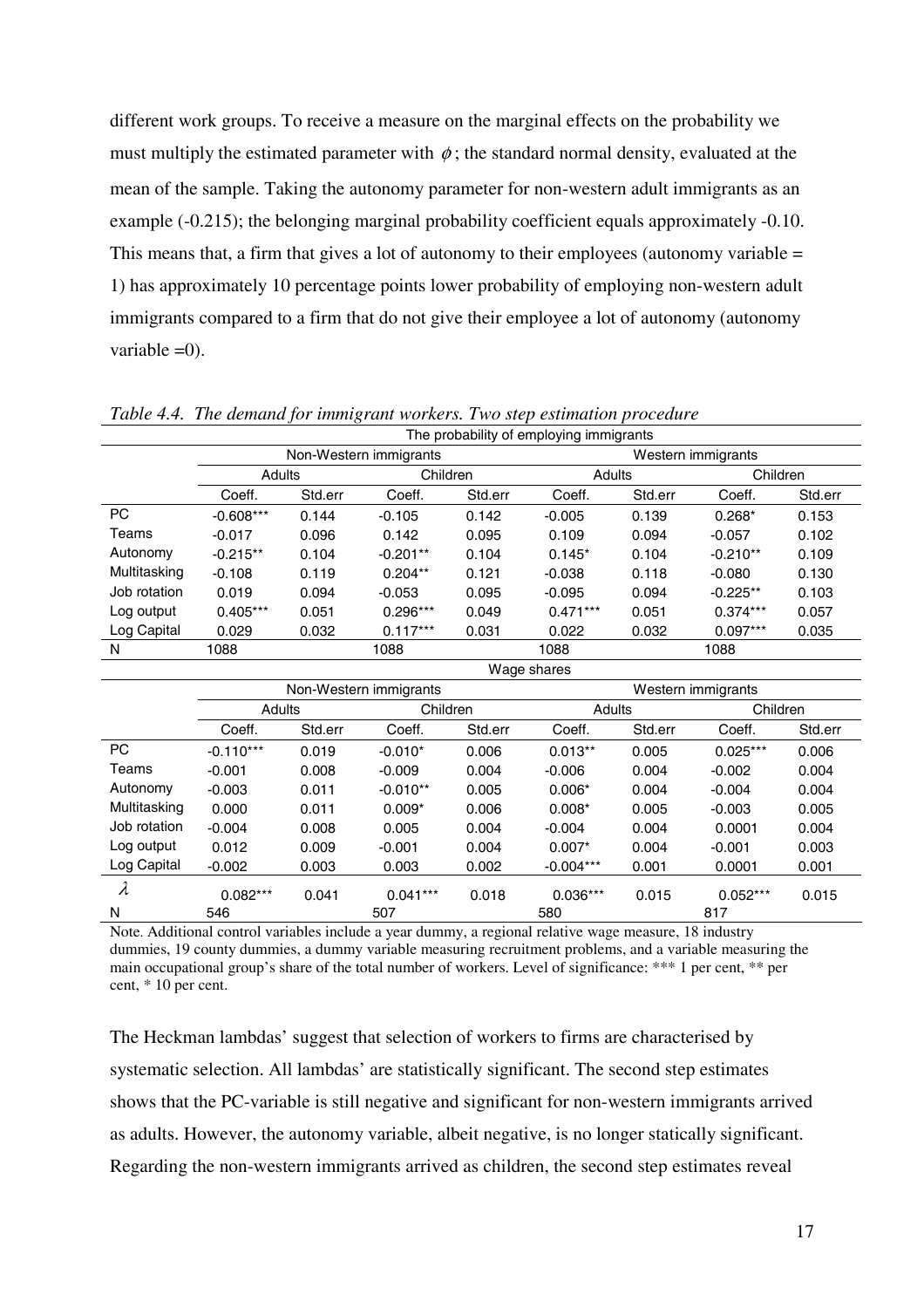negative relationships between PC, autonomy and the share of wage costs. The latter relationship is in line with results in table 4.2.

 The results in table 4.4 for non-western immigrants suggest that the binary employmentno employment decision in step 1 is important to understand the demand process for this group of workers. Firms relying on a decentralised structure of production (much autonomy) are less likely to employ non-western adult immigrants in the first place.

#### *Hirings and separations*

The wage shares are results of previous hirings and separations. In this section we analyse whether any of the observed wage share patterns can be explained by recent hirings or separations of different groups of workers. If part of the effect of new forms of work organisation goes through reduced hiring opportunities for non-western immigrants, the hirings shares of non-western immigrants should be systematically lower. On the other hand, if part of the effect goes through separations, we should expect the separation shares among non-western immigrants to be systematically higher. Based on the previous results that downsizing does seem to be of vital importance, this would come as somewhat of a surprise.

 From the register data we have individual information on the timing of hirings and separations, and to which firm they belong. This information is used to construct hirings and separations shares at the firm level. We use information of hirings and separation from the previous three years (1995, 1996 and 1997 for the 1997 observation point, and 2001, 2002 and 2003 for the 2003 observation point).

 The analyses in the following are limited to firms that are registered with hirings (N=1038) and separations (N=1062) during this period. Table 4.5 presents means values for hirings and separations for the five different worker groups.

| Table 4.5. Descriptive statistics. Hirings and separations. Share of total number of hirings |  |
|----------------------------------------------------------------------------------------------|--|
| and separations. Mean values and standard errors                                             |  |

|                       |       | <b>Natives</b> |       | Non-western immigrants |       |          |       | Western immigrants |       |          |
|-----------------------|-------|----------------|-------|------------------------|-------|----------|-------|--------------------|-------|----------|
|                       |       |                |       | Adults                 |       | Children |       | Adults             |       | Children |
|                       | Mean  | Std.dev        | Mean  | Std.dev                | Mean  | Std.dev  | Mean  | Std.dev            | Mean  | Std.dev  |
|                       |       |                |       |                        |       |          |       |                    |       |          |
| Hirings<br>$(N=1038)$ | 0.874 | 0.152          | 0.035 | 0.089                  | 0.023 | 0.059    | 0.022 | 0.048              | 0.044 | 0.078    |
| Separations           |       |                |       |                        |       |          |       |                    |       |          |
| $(N=1062)$            | 0.890 | 0.129          | 0.027 | 0.075                  | 0.022 | 0.053    | 0.019 | 0.042              | 0.040 | 0.060    |
|                       |       |                |       |                        |       |          |       |                    |       |          |

Note: The descriptives are limited to firms that are registered with hirings (N=1038) and separations (N=1062) during the last three years.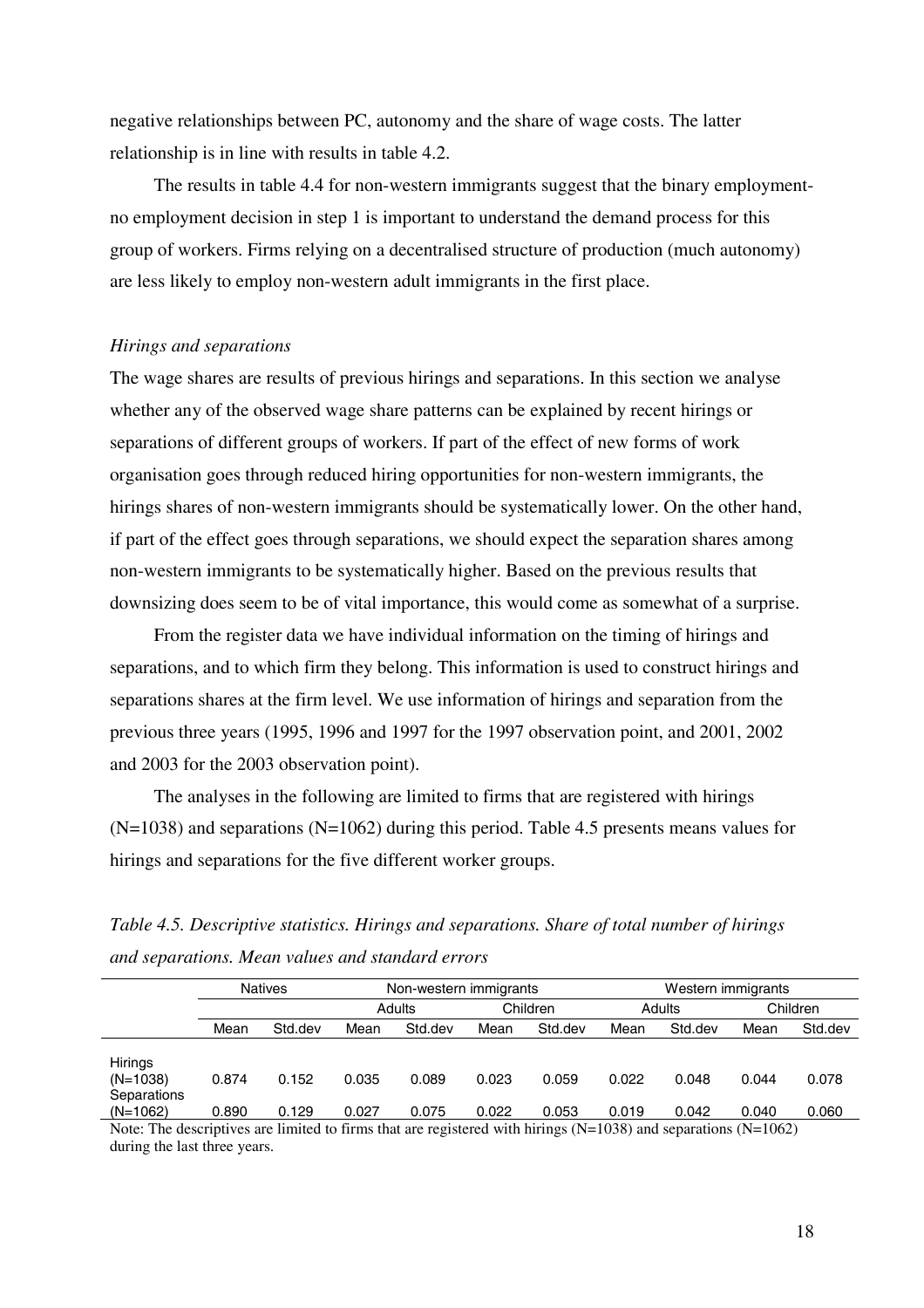Natives constitute 87.7 per cent of the hirings and 89.2 per cent of the separations. All immigrant groups have larger shares among hirings than among separations. The difference is especially large for non-western adult immigrants.

 Table 4.6 presents estimated coefficients from a random effect Tobit maximum likelihood procedure. The dependent variable is the share of new hires and separations in the specific work groups of all new hires and separations (the shares sum up to unity). The upper half of the table presents estimates of hirings. The bottom half presents estimates of separations.

 The level of technology (measured by PC) affects positively the share of hired natives and negatives the share of all groups of immigrants (except western immigrants arrived as children). The same directions apply for separations. For native workers, the effect on hires seems to dominate. This will contributes to the observed positive relationship between PC and the wage cost share of natives reported in table 4.2. For non-western immigrants arrived as adults, the effect on hirings seems to be approximately of the same size as the effect on separations. For non-western immigrants arrived as children and western immigrants arrived as adults, the negative effect on hirings dominates the negative effect on separations.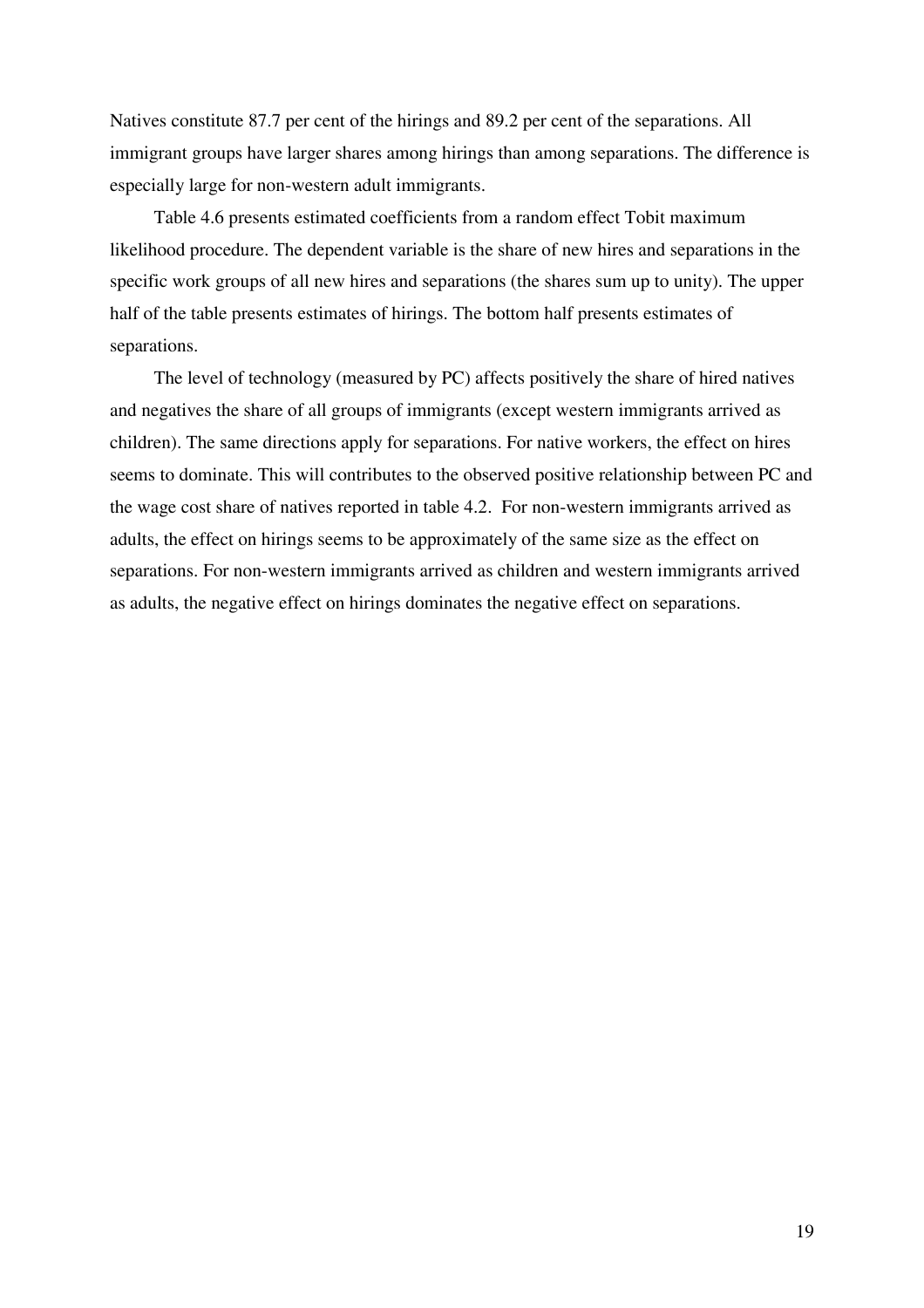|                |                |         |             |         | Hirings                |         |             |         |                    |         |
|----------------|----------------|---------|-------------|---------|------------------------|---------|-------------|---------|--------------------|---------|
|                | <b>Natives</b> |         |             |         | Non-western immigrants |         |             |         | Western immigrants |         |
|                |                |         | Adults      |         | Children               |         | Adults      |         | Children           |         |
|                | Coeff.         | Std.err | Coeff.      | Std.err | Coeff.                 | Std.err | Coeff.      | Std.err | Coeff.             | Std.err |
| <b>PC</b>      | $0.109***$     | 0.020   | $-0.162***$ | 0.023   | $-0.055***$            | 0.017   | $-0.039***$ | 0.014   | 0.016              | 0.015   |
| Teams          | 0.012          | 0.013   | $-0.003$    | 0.015   | $-0.003$               | 0.011   | $-0.008$    | 0.009   | 0.0001             | 0.010   |
| Autonomy       | 0.001          | 0.014   | $-0.028*$   | 0.017   | $-0.056***$            | 0.013   | 0.014       | 0.010   | $-0.012$           | 0.011   |
| Multi          |                |         |             |         |                        |         |             |         |                    |         |
| Tasking        | 0.011          | 0.016   | $-0.027$    | 0.018   | $0.024*$               | 0.014   | 0.014       | 0.011   | $-0.040***$        | 0.013   |
| Job            |                |         |             |         |                        |         |             |         |                    |         |
| rotation       | $-0.001$       | 0.013   | 0.020       | 0.014   | $-0.001$               | 0.011   | $-0.027***$ | 0.009   | $0.020**$          | 0.010   |
| Log            |                |         |             |         |                        |         |             |         |                    |         |
| output         | $-0.015***$    | 0.007   | $0.031***$  | 0.008   | 0.007                  | 0.006   | $0.027***$  | 0.005   | $0.009*$           | 0.005   |
| Log<br>Capital | $-0.005$       | 0.004   | $-0.009*$   | 0.005   | $0.012***$             | 0.004   | $-0.001$    | 0.003   | $0.008***$         | 0.003   |
| Left cens      | 3              |         |             |         |                        |         | 698         |         |                    |         |
| obs.           |                |         | 705         |         | 729                    |         |             |         | 531                |         |
| Right          | 332            |         |             |         | $\mathbf 0$            |         | 0           |         | $\overline{2}$     |         |
| cens obs       |                |         |             |         |                        |         |             |         |                    |         |
| Log L          | $-24.10$       |         | $-131.8$    |         | $-38.9$                |         | $-4.2$      |         | $-21.8$            |         |
| N              | 1038           |         | 1038        |         | 1038                   |         | 1038        |         | 1038               |         |
|                |                |         |             |         | Senarations            |         |             |         |                    |         |

*Table 4.6. Hirings and separations for natives and immigrants. Random effect Tobit. Maximum likelihood procedure* 

|                   | <b>Natives</b> |         |             |         | Non-western immigrants |         |             |         | Western immigrants |         |
|-------------------|----------------|---------|-------------|---------|------------------------|---------|-------------|---------|--------------------|---------|
|                   |                |         | Adults      |         | Children               |         | Adults      |         | Children           |         |
|                   | Coeff.         | Std.err | Coeff.      | Std.err | Coeff.                 | Std.err | Coeff.      | Std.err | Coeff.             | Std.err |
| <b>PC</b>         | $0.071***$     | 0.015   | $-0.152***$ | 0.019   | $-0.028***$            | 0.013   | $-0.013$    | 0.011   | 0.004              | 0.010   |
| Teams             | 0.001          | 0.010   | $-0.006$    | 0.012   | 0.0001                 | 0.008   | $-0.002$    | 0.007   | 0.006              | 0.007   |
| Autonomy          | 0.004          | 0.011   | $-0.025*$   | 0.014   | $-0.035***$            | 0.010   | $0.013*$    | 0.008   | $-0.005$           | 0.007   |
| Multi             |                |         |             |         |                        |         |             |         |                    |         |
| Tasking           | $-0.022*$      | 0.012   | 0.007       | 0.015   | 0.003                  | 0.011   | 0.003       | 0.009   | 0.005              | 0.008   |
| Job               |                |         |             |         |                        |         |             |         |                    |         |
| rotation          | $-0.007$       | 0.010   | 0.013       | 0.012   | 0.007                  | 0.008   | 0.001       | 0.007   | 0.009              | 0.007   |
| Log               |                |         |             |         |                        |         |             |         |                    |         |
| output            | $-0.011**$     | 0.005   | $0.041***$  | 0.007   | $-0.002$               | 0.004   | $0.026***$  | 0.004   | 0.001              | 0.003   |
| Log<br>Capital    |                |         |             |         |                        |         |             |         |                    |         |
|                   | 0.001          | 0.003   | $-0.015***$ | 0.004   | $0.010***$             | 0.003   | $-0.003$    | 0.002   | $0.006***$         | 0.002   |
| Left cens<br>obs. |                |         | 733         |         | 693                    |         | 677         |         | 462                |         |
| Right             | 302            |         | 0           |         | 0                      |         | $\mathbf 0$ |         | 0                  |         |
| cens obs          |                |         |             |         |                        |         |             |         |                    |         |
| Log L             | 214.61         |         | $-27.1$     |         | 58.3                   |         | 142.73      |         | 317.2              |         |
| N                 | 1062           |         | 1062        |         | 1062                   |         | 1062        |         | 1062               |         |

Note: Additional control variables include a year dummy, a regional relative wage measure, 18 industry dummies, 19 county dummies, a dummy variable measuring recruitment problems, and a variable measuring the main occupational group's share of the total number of workers. Level of significance: \*\*\* 1 per cent, \*\* per cent, \* 10 per cent.

Regarding the indicators of new work practices, for non-western child immigrants, we find a significant negative relationship between autonomy and hirings. The relationship for separations is also negative, but somewhat smaller. This result may partly explain the observed negative relationship between PC and the wage share costs of non-western child immigrants in table 4.2. New work practices (measured by the degree of autonomy) seem to affect non-western adult immigrants through reduced hiring opportunities.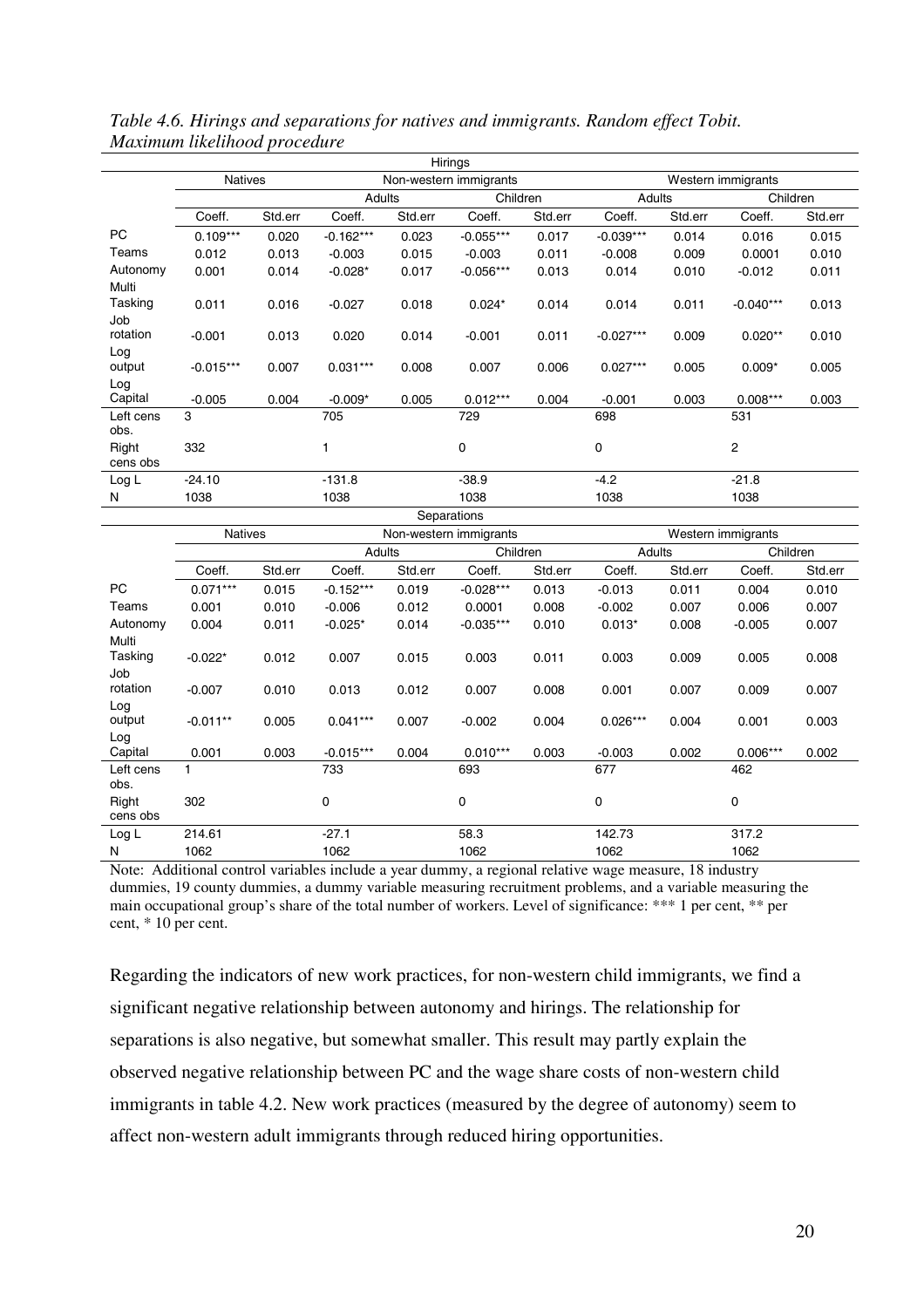# **5. Conclusions**

Non-western immigrants have a weak position in the Norwegian labour market. The level of unemployment is consistently higher than the unemployment rates of natives. By the third quarter of 2004, the level of unemployment among immigrants in Norway was 11 per cent (Statistics Norway 2004), almost three times as high compared to the level for natives. The level of unemployment is especially high among non-western immigrants

 In this paper we have analyse if there are some features of "the new economy" that may help to explain the difficult labour market situation of immigrants. Introduction of new technologies and introduction of new work practices are two characteristics of the new economy. We have analysed whether these developments – by increasing the importance of interpersonal communication and informal human capital - have had a negative effect on employment opportunities of immigrants. We distinguish between four groups of immigrants: Western immigrant arrived as children, western immigrants arrived as adults, non-western immigrants arrived as children, and non-western immigrants arrived as adults.

To analyse the relationship between indicators of new technology, new work practices and the demand for immigrant workers we use representative firm level panel data containing both employer and employee level information. We estimate factor demand equations where the dependent variable is the immigrant wage costs of total wage costs in the firm.

 The results show that firms that use PC's intensively and firms that give their employees lot autonomy employ fewer non-western immigrants. These relationships are especially prevalent for nonwestern immigrants who are not raised in Norway (arrived as adults). These results may add support to hypothesis that new technologies and some new work practices are biased against immigrant workers.

 The skill-biased technological and organisational literature has presented results that suggest that both new technologies and new organisation practices are skill-biased, by increasing the demand for high skilled workers. In the paper, we check whether the relationship between new technologies, new work practices and the share of immigrants in total wage cots are uniform across skill groups. The results show that the negative relationship between autonomy and the demand for non-western immigrants not raised in Norway is explained by a negative relationship among the low skilled workers. Among the high skilled workers we find no significant relationship between autonomy and the share of non-western immigrants in total wage costs. This result may add support to a hypothesis that education increases communicative skills among non-western adult immigrant, and protects against negative effects from new work practices. The result for technology indicator (PC)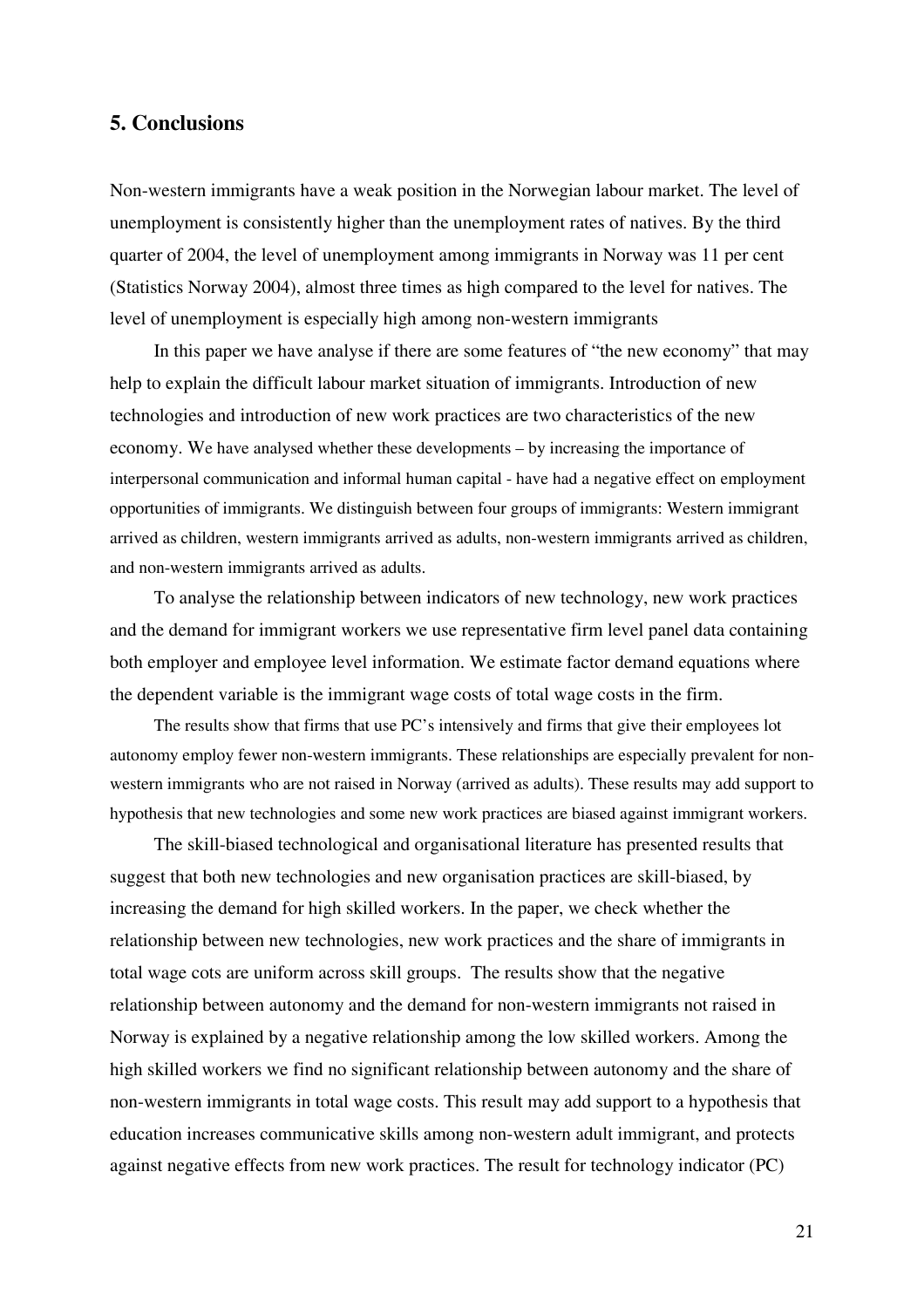reveals that the negative relationship for non-western adult immigrants, to a large extent is explained by a negative relationship among the low skilled workers in this group.

 In summary, our results do give some support to hypothesis saying that new work practices and new technologies are biased against immigrant workers, and especially against immigrant workers who are not raised in Norway. Our result seems to be in line with findings in Rosholm et al. (2000). They report negative employment developments among immigrants in Sweden and Denmark from 1985 to 1995, and interpret this as effect of increased importance of interpersonal communication due to changes in work practices.

## **References**

- Bart, E., B. Bratsberg, and O. Raaum (2004), "Identifying earnings assimilation of immigrants." *Scandinavian Journal of Economics*, 106: 1-22.
- Berman, E., J. Bound, and Z. Griliches (1994), "Changes in the demand for skilled labor within U.S. Manufacturing: Evidence from the Annual Survey of Manufactures. *Quarterly Journal of Economics*, 109: 367-397.
- Black, S., and L. Lynch (2000), "What's driving the new economy? The benefits of workplace innovation." NBER Working paper 7479.
- Black, S., and L. Lynch (2001), "How to compete. The impact of workplace practices and information technology on productivity." *Review of Economics and Statistics*."
- Bratsberg, B., O. Raaum, and K. Røed (2003), "Lifecycle employment and earnings of labor migrants to Norway." Manuscript. The Ragnar Frisch Centre for Economic research.
- Caroli, E., and J. V. Reenen (2001), "Skill-biased organizational change? Evidence from a panel of British and French establishments." *The Quarterly Journal of Economics*, 116:1449-1492.
- Caroli, E. (2001), "New technologies, organisational change and the skill bias: what do we know?", In: Petit, P., and L. Soete (eds.), *Technology and the future employment of Europe*. Edward Elgar, UK.
- Falk, M. and K. Seim (2000), "The impact of information Technology on high-skilled labor in services: Evidence from firm-level panel data." Working Paper, Centre for European Economic Research.